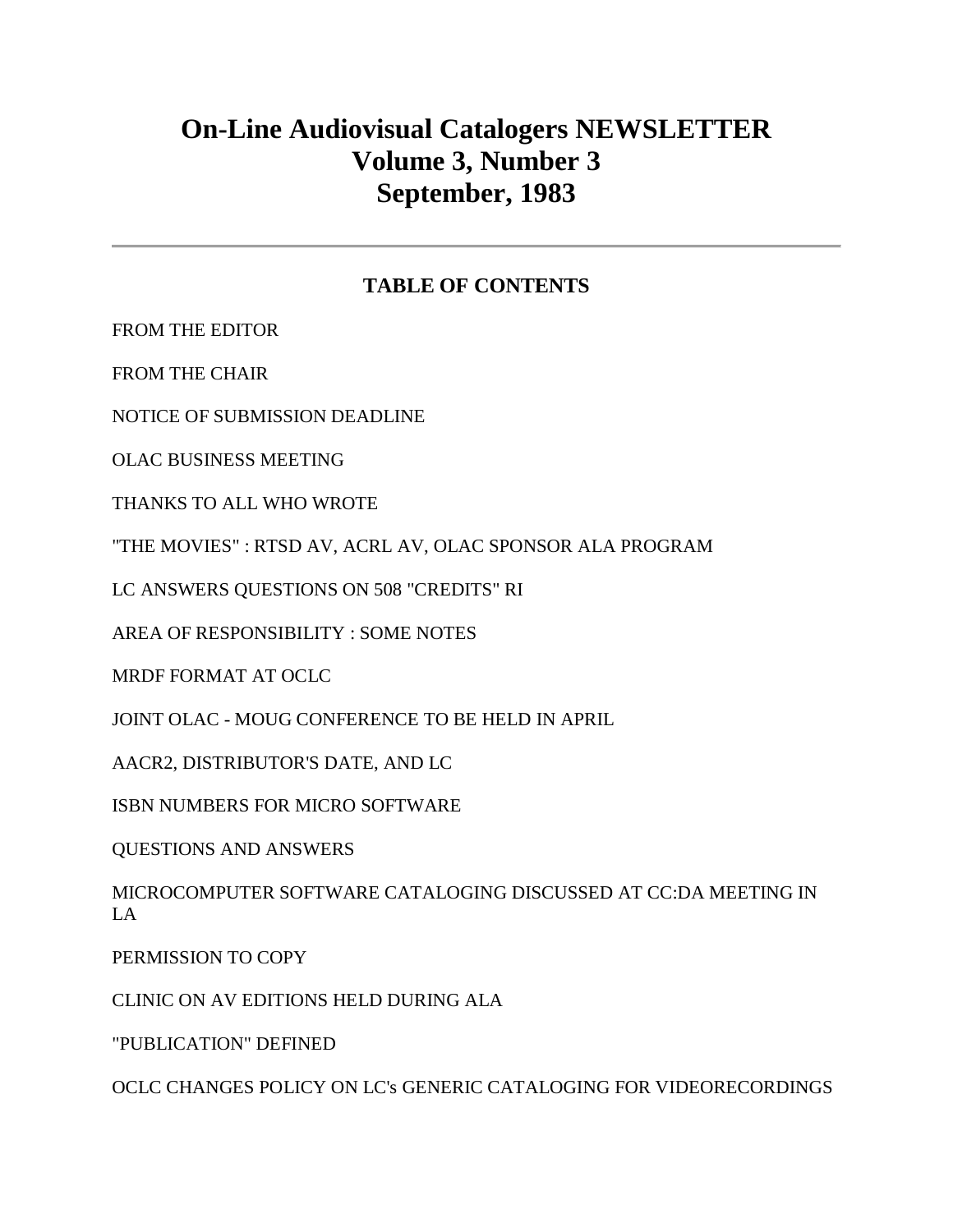[AUTHOR COMMENTS ON BOOK REVIEW](http://ublib.buffalo.edu/libraries/units/cts/olac/newsletters/sept83.html#author)

[ONLINE UNION CATALOG STATISTICS FROM OCLC FOR THE AUDIOVISUAL](http://ublib.buffalo.edu/libraries/units/cts/olac/newsletters/sept83.html#online)  [FORMAT](http://ublib.buffalo.edu/libraries/units/cts/olac/newsletters/sept83.html#online)

[MEDICAL AV USERS URGE CONSISTENCY](http://ublib.buffalo.edu/libraries/units/cts/olac/newsletters/sept83.html#medical)

[MEET YOUR OFFICERS](http://ublib.buffalo.edu/libraries/units/cts/olac/newsletters/sept83.html#officers)

[CATALOGING NONBOOK MATERIALS : PROBLEMS IN PRACTICE AND THEORY](http://ublib.buffalo.edu/libraries/units/cts/olac/newsletters/sept83.html#nonbook)  [\(REVIEW\)](http://ublib.buffalo.edu/libraries/units/cts/olac/newsletters/sept83.html#nonbook)

[FROM THE TREASURER](http://ublib.buffalo.edu/libraries/units/cts/olac/newsletters/sept83.html#treasurer)

[MEMBERSHIP FORM](http://ublib.buffalo.edu/libraries/units/cts/olac/newsletters/sept83.html#form)

# **FROM THE EDITOR Verna Urbanski**

ALA in Los Angeles was a real success for AV catalogers. As you'll see from the articles in this *Newsletter* and the next, there were many AV issues under consideration in various committees and several nonprint programs featured as part of the LA "happenings". As a result of ALA in LA I learned a great deal about motion picture collections in the area and fostered an unfortunate addiction to granola topped with frozen raspberry yogurt by breakfasting at the "Natural Feast" daily. Don't knock it if you haven't tried it!

I need to bring members attention to an ugly fact. I will be sending out renewal notices in October. To those of you who received renewal notices in March, this may seem a bit too soon. But the fact is that due to not automating the mailing list until March, we could not send out renewals before the end of the year. This year should allow us to begin a regular schedule of reminding members to renew in the fall. Keep in mind we are on an annual January 1 renewal schedule. Members who join between January 1st and August 31st are made current year members and receive the current year's issues. Memberships received between September 1st and December 31st are usually applied to the next year with the final *Newsletter* of the current year going to them gratis. It isn't a perfect system but we're hoping everyone will finally adjust, just as we all have adjusted to ALA's January 1 membership schedule.

We encourage members to submit articles for the *Newsletter.* There is so much that needs to be shared and said about cataloging AV. Mail contributions, questions, requests and comments to:

VERNA URBANSKI, EDITOR, ON-LINE AUDIOVISUAL CATALOGERS NEWSLETTER THOMAS G. CARPENTER LIBRARY UNIVERSITY OF NORTH FLORIDA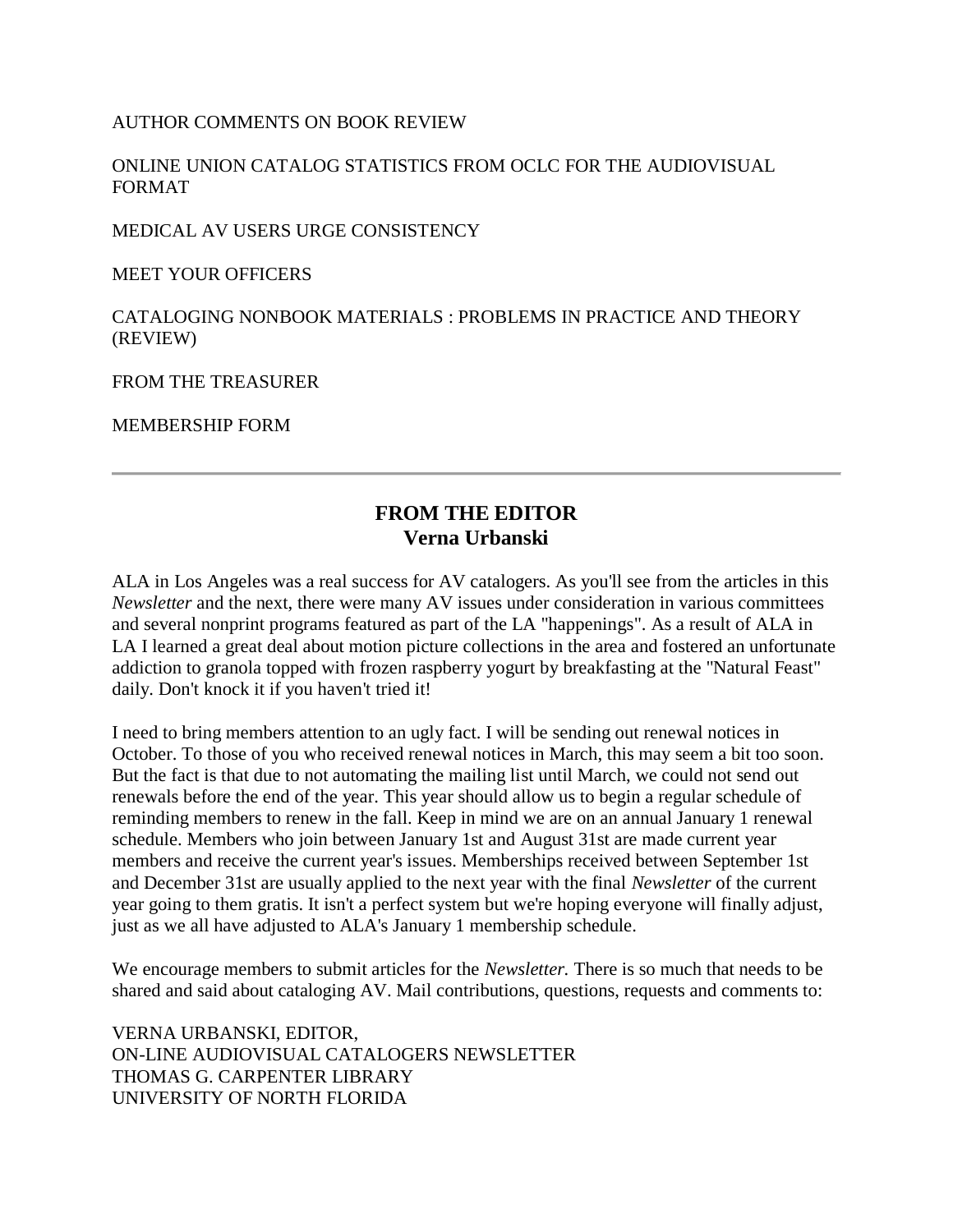#### P. O. BOX 17605 JACKSONVILLE, FLORIDA 32245-7605

For membership and renewal information contact:

CATHERINE LEONARDI TREASURER, OLAC 3604 SUFFOLK DURHAM, NC 27707

# **FROM THE CHAIR Laurel Jizba**

Many things have happened since my last "From the Chair" column in the June issue. We held a productive meeting in Los Angeles and afterwards heard some brief yet very important and enlightening talks from OLAC representatives from four bibliographic utilities: Sydney Jones, UTLAS; Ed Glazier, RLG; Gwen Culp, WLN and Glenn Patton, OCLC. Sydney Jones and Gwen Culp were substituting for our official liaisons, Mary Magrega and Earlene Rickerson of UTLAS and WLN respectively. Brief summaries of their talks will appear either in this *Newsletter* or the next. Katha Massey's notes from the Los Angeles meeting on [p.3](http://ublib.buffalo.edu/libraries/units/cts/olac/newsletters/sept83.html#business) detail the discussions held and votes taken on a couple of key issues, and are worth reading.

Of prime interest to those interested in further involvement in OLAC is that an OLAC committee on cataloging will be forming within the year. More discussion of it will be taking place at the midwinter business meeting. Before, then, however, I would ask that if you are interested in being considered by the Board for membership on this committee, that you send me your name and some background information on your cataloging experience and skills. Your name will then be up for consideration when the Board meets to discuss how best to proceed in developing this committee. We need names!

And surprise! We have a meeting coming up in April of 1984! The OLAC Board met after the general business meeting with Richard Smiralgia, Chair of MOUG, and agreed to co-sponsor a meeting with MOUG, the Music OCLC Users Group, in Columbus, Ohio, at OCLC on Monday April 30 and Tuesday May 1, 1984. I had first been approached by Timothy Robson, MOUG Continuing Education Coordinator and invited Richard to tell us more about it in person. The OLAC Board members thought it sounded like a fine idea, so we agreed to co-sponsor the meeting, with the understanding that costs will be kept to the minimum and that it is not a substitute for our regular meetings scheduled for January 7, 1984 in Washington, D.C. and June 23, 1984 in Dallas. Perhaps in the future similar special meetings can be held with emphasis on the other bibliographic utilities.

Finally, the latest amendment did pass, but with very little participation from the membership in the vote. Please be sure to watch for upcoming elections and further amendments, and send in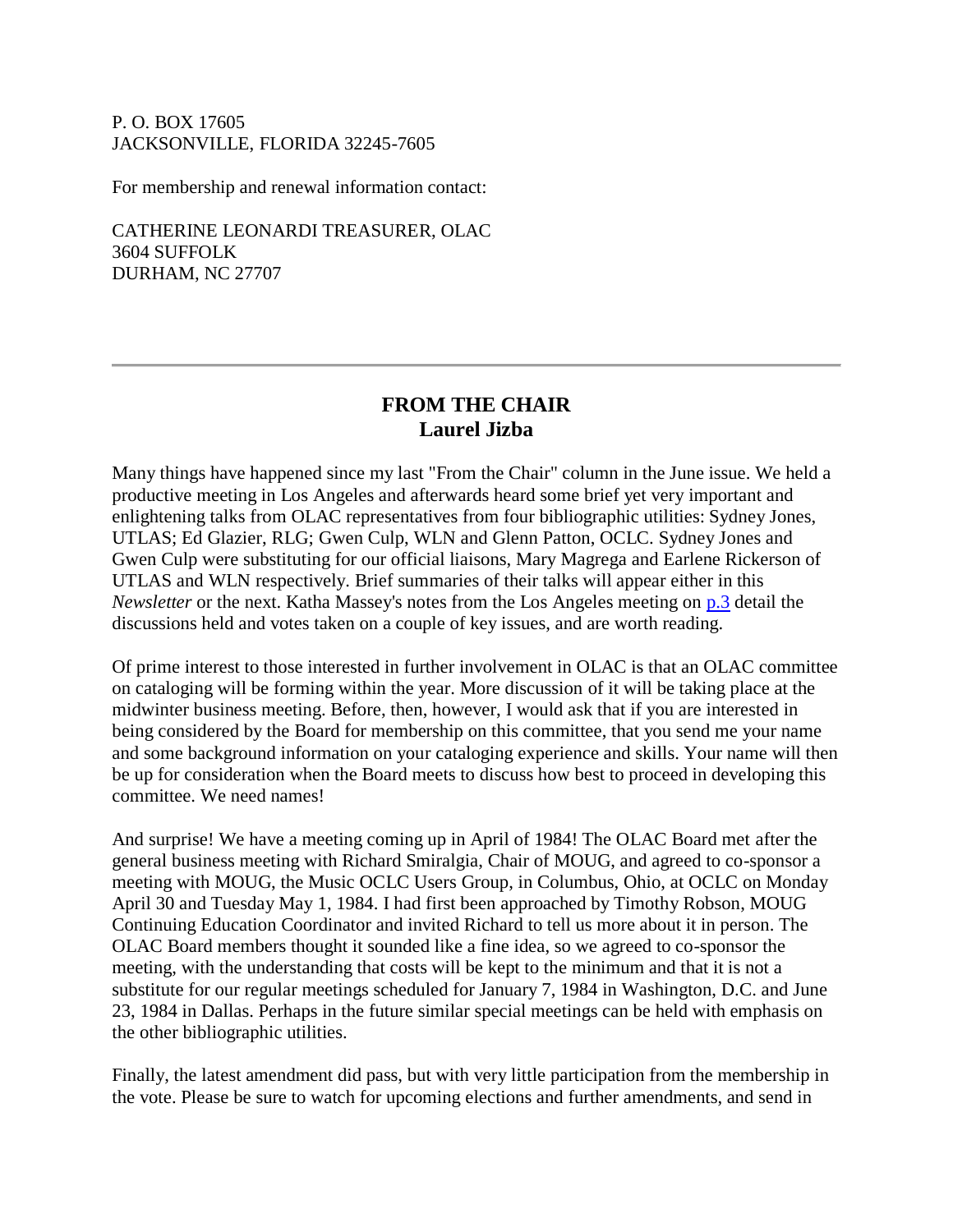your ballot as soon as you receive the *Newsletter.* We really do want everyone to participate in the affairs of this multi-system user group. Your vote does count.

# **NOTICE OF SUBMISSION DEADLINE**

The next *Newsletter* will be the December issue, vol. 3, no. 4. Items should be submitted no later than **October 28, 1983.** Early submissions are greatly appreciated by the editor.

# **ON-LINE AUDIOVISUAL CATALOGERS, INC. BUSINESS MEETING June 25, 1983**

The business meeting of On-Line Audiovisual Catalogers, Inc. was called to order by Chair Laurel Jizba at 8:10 pm in the Roman Room of the Biltmore Hotel, Los Angeles, California.

The minutes of the January 8, 1983 meeting were approved as published in the March 1983 OLAC *Newsletter*.

The mail balloting on the proposed amendment to the bylaws to change the term of office for both chair and vice chair/chair-elect to one year and to stagger the two-year terms for secretary and treasurer resulted in a 45 to 1 vote of approval. The amended by-laws now read:

**ARTICLE V. OFFICERS. Section 2.** Except for the editor whose term is indefinite and the Past-Chairperson who serves as a voting member of the Executive Board for one year beyond completion of her/his term as Chairperson, officers are elected biennially by mail ballot at least two months prior to the annual meeting. **The Chairperson and Vice-Chairperson/Chairperson-Elect are elected for a term of one year, and the Secretary and Treasurer are elected for staggered two year terms. All current officers must remain in office until their successors are elected.** In the event of a vacancy, the remaining officers shall select a-replacement until the next election.

Catherine Leonardi reported a treasury balance of \$3,498.90 with 384 paid members for 1983. There was no old business.

Under new business the Chair announced the establishment of liaison to the OLAC board from the four major bibliographic utilities. The three new representatives (or substitutes) were introduced at this time: Gwen Culp substituting for Earlene Rickerson, Bibliographic Services Librarian, WLN; Sydney Jones for Mary McGrega, Coding Manual Editor, UTLAS; and Ed Glazier, Bibliographic Quality Assurance Specialist, RLG. Glenn Patton, Instructional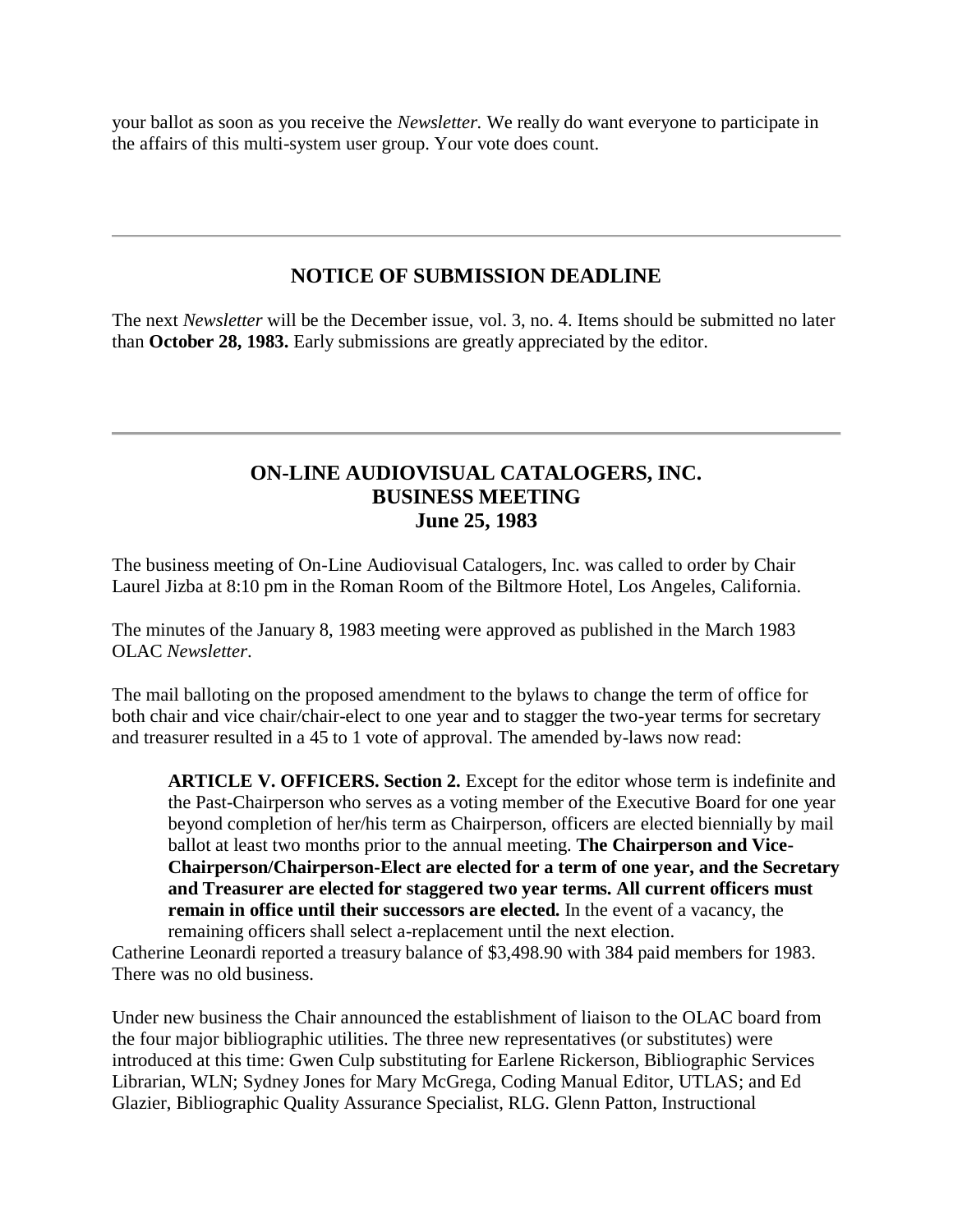Coordinator, OCLC, continues as the OCLC representative to OLAC. At the conclusion of the business meeting, each liaison spoke briefly about her/his organization in general and in particular about the handling of audiovisual materials by the utility.

Martha Yee, program chair, gave a progress report on OLAC's program meeting to be held at ALA in Dallas in June 1984. The topic, the origin of and thinking behind the development of the rules in AACR2's chapter 21 ("Choice of Access Points") as they relate to audiovisual items, is set. In addition, Michael Gorman will accept OLAC's invitation to speak, while Peter Lewis has indicated interest in speaking if he attends the Dallas meeting. The RTSD Audiovisual Committee will act as co-sponsor. Suggestions for other possible speakers were also made. Martha will have a further report at ALA Midwinter in Washington, D.C.

Laurel then asked for suggestions from those present for an OLAC midwinter program meeting. Cathy Leonardi suggested that Nancy Olson's slide/tape show might be viewed and discussed. [A proposal for the cataloging of microcomputer software was on the agenda at CC:DA in Los Angeles. To aid in the discussion, Nancy had prepared a slide/tape presentation for CC:DA members showing several kinds of microcomputer software with its varied packaging and labeling information. Because of the lack of viewing equipment in the meeting room, the show could not be used.] The question was also asked at this time: Shall OLAC take an official stand on the microcomputer software proposed guidelines that are before CC:DA now and will be brought up again in January? A committee consisting of Sheila Intner, chair, Verna Urbanski, and Dick Thaxter was appointed to review the guidelines (which are to be reworked by December 1983) and formulate a draft of an official OLAC statement of opinion. The statement will be used as a starting point for discussion at OLAC's January meeting which could possibly lead to a vote of endorsement. It is hoped that the statement can be published in the *Newsletter* before that time. Nancy Olson will expand her slide show and present it as a tryout before the first RTSD Nonbook Materials Institute to be held in San Diego in February 1984.

Sheila Intner brought up OLAC's need for increased visibility in order to attract more members; she suggested placing ads in publications such as *Library Journal, American Libraries,* and *LRTS.* Laurel will investigate the cost of placing such ads and also of purchasing the ALA/RTSD mailing list for sending out individual notices. She will describe the proposal in writing for the *Newsletter* and ask for member comments before the final decision is made at Midwinter.

Nancy Olson encouraged everyone to write articles, notes, informational and/or news items, etc., for the *Newsletter.* It can only be as good as we make it!

Verna Urbanski initiated a discussion from the floor about OLAC's long-term role and what steps should be taken to move in the direction of such goals. Some of the major questions are: What kind of influence do we want OLAC to have in the formulation of cataloging codes, rule interpretations, MARC formats, and implementation strategies used by bibliographic utilities? How much time, energy, effort, and money is OLAC willing to invest in reaching those goals? The example of the Music Library Association's Cataloging Committee which wields much influence in music cataloging decisions and makes recommendations to MARBI and CC:DA on relevant topics was mentioned. It would take time to develop a committee of committed and knowledgeable individuals, but eventually such a group might insure that OLAC would be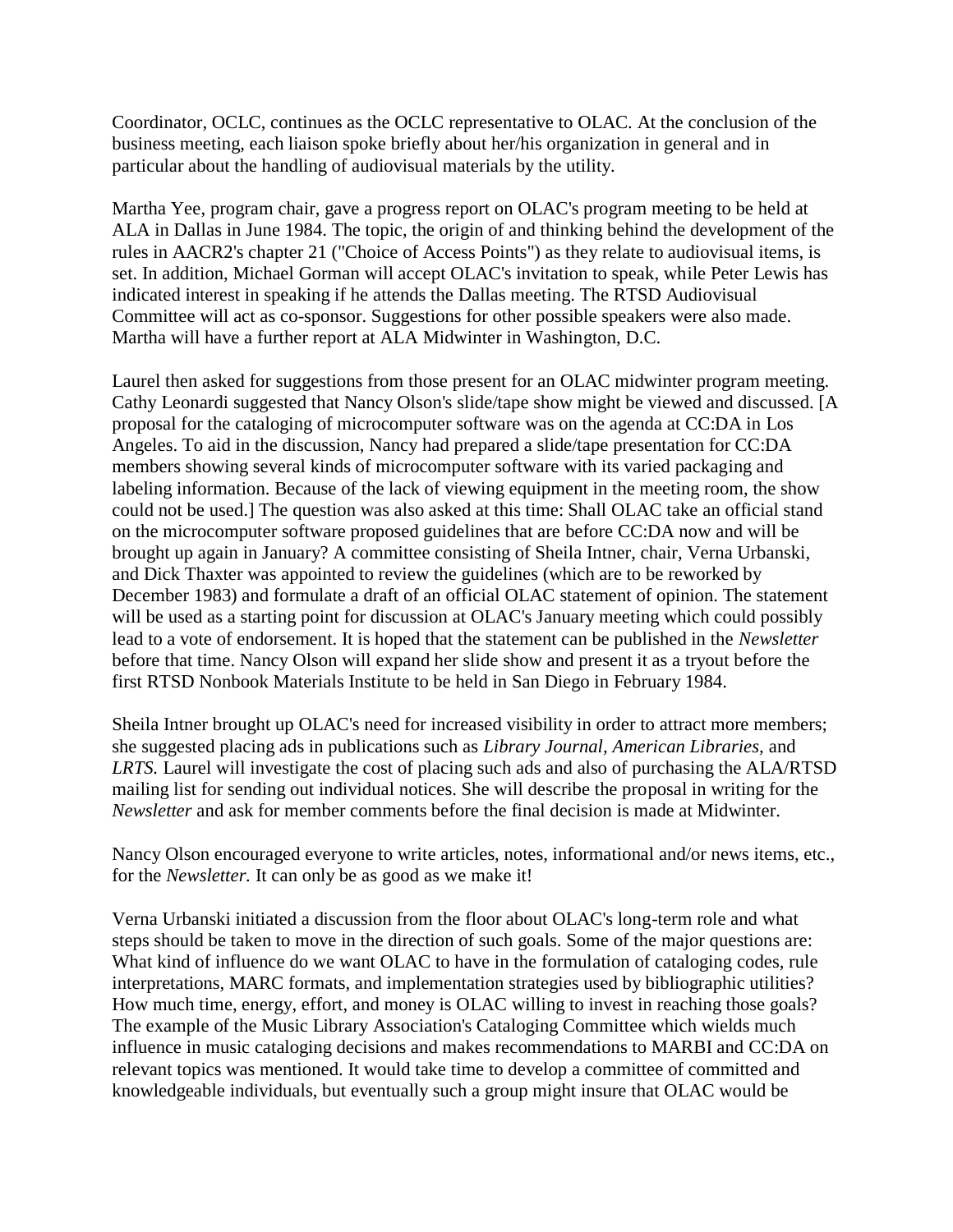regarded as a primary source of recommendations on A/V cataloging rules and formats. Glenn Patton pointed out that MLA's Cataloging Committee and its MARC Format Committee have been very stable groups, and that MLA has contributed to the financial support of its representatives to MARBI and CC:DA.

Following the wide-ranging discussion, Martha Yee moved that OLAC create a Cataloging Policy Committee of seven members and that the Executive Board formulate a mission statement and charge for the group as well as a method of soliciting the initial members. The motion carried. Laurel will be in touch with Board members about this.

A motion was made by Sheila Intner to have OLAC subsidize one MARBI representative to attend all the quarterly MARBI meetings to the extent that the OLAC budget can allow. In the discussion that followed, Verna Urbanski stated her intention to bring up this matter as an issue of concern to her as one of the two OLAC MARBI liaisons. Effectively representating OLAC interests to MARBI is a time-consuming and expensive duty. She pointed out that the liaison(s) need(s) to attend all four meetings to make needed contacts, participate in the give-and-take in the discussion, and remain up-to-date on current developments. The original motion carried in a voice vote. The decision to appoint one official liaison and one alternate to MARBI (rather than two liaisons) was also made at this time. Dick Thaxter moved to amend the wording of the previous motion to say that OLAC will subsidize "one MARBI representative or alternate" to the MARBI meetings; this amendment was approved. Dick also suggested that the Executive Board include in the Cataloging Policy Committee's charge the responsibility for overseeing the MARC format for audiovisual materials and place the MARBI liaison on that committee.

Laurel announced several other meetings to be held in Los Angeles which would be of interest to audiovisual catalogers.

Robert Boyer, incoming chair of the RTSD/CCS Subcommittee on Cataloging Children's Materials, announced his attendance as an observer and the interest of the Subcommittee in questions relating to the cataloging of a/v for children. Laurel suggested that he write a note for the OLAC Newsletter asking for comments and suggestions.

Having no further business, the meeting adjourned at 9:30 pm.

Katha D. Massey Secretary

Persons attending the meeting were: Laurel Jizba, Indiana University; Sheila Intner, Columbia University School of Library Service; Catherine Leonardi, Duke University; Katha Massey, University of Georgia; Nancy Olson, Mankato State University; Verna Urbanski, University of North Florida; Martha Yee, UCLA Film, TV & Radio Archives; Richard Thaxter, Library of Congress; Glenn Patton, OCLC; Sydney Jones, UTLAS; Ed Glazier, RLG; Gwen Culp, WLN; Chris McCawley, West Chester State University; Janice Woo, Pacifica Radio Archive and *LITA Newsletter* AV column editor; Carmela Di Domenico, University of North Carolina at Chapel Hill; Margaret A. Farber, University of California at Irvine; Barbara Ritchie, University of Texas at El Paso; Dorothy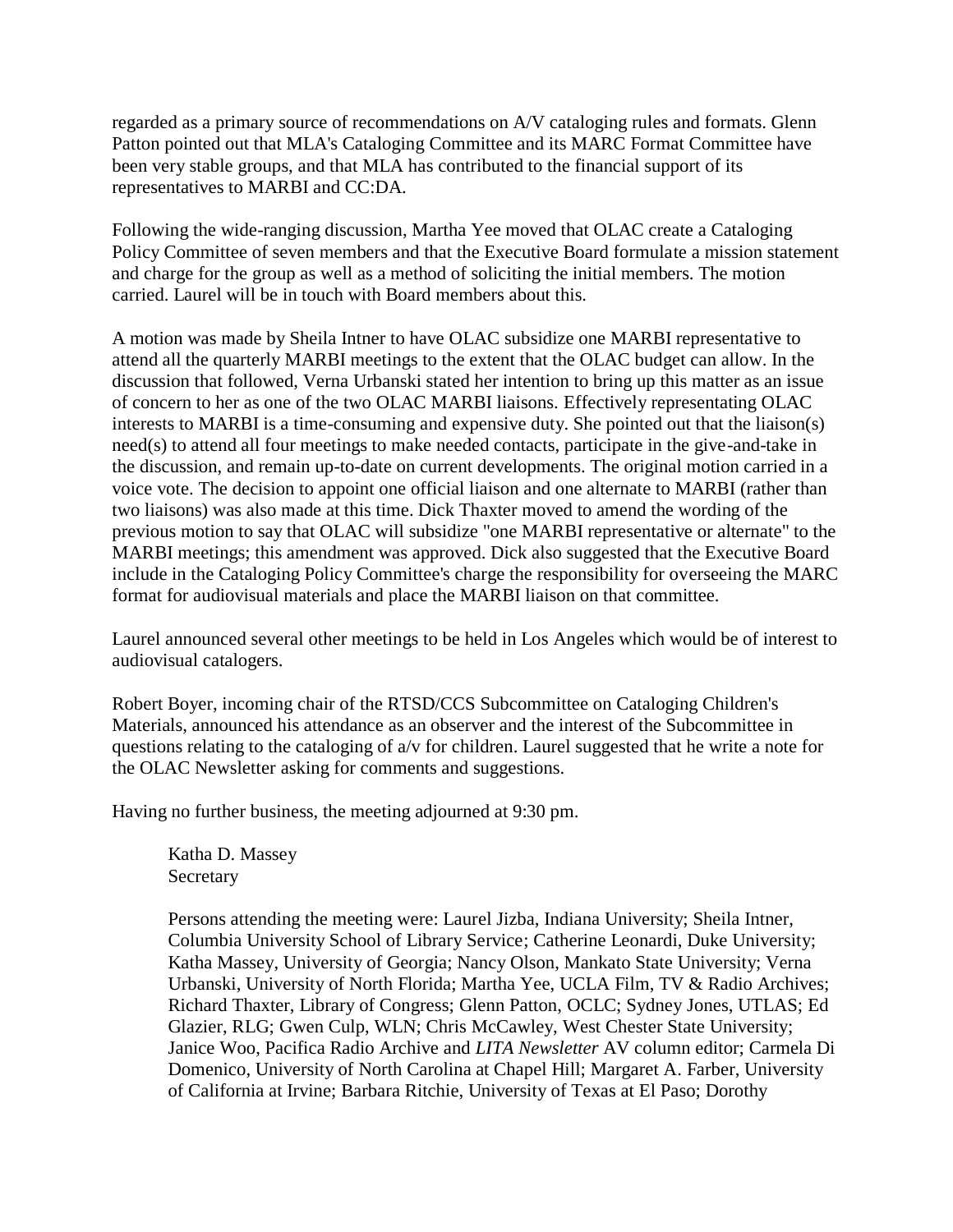McGarry, UCLA; John Riemer, University of Georgia; Sukmoon Yoon, University of Georgia; J. O. Wallace, San Antonio College; Keiko Cho, University of Houston; Robert E. Boyer, Arlington (TX) Public Library; Marilyn Craig, University of Houston; Bob Mead-Donaldson, Florida International University.

### **THANKS TO ALL WHO WROTE**

Nancy Olson, member of the RTSD CC:DA task force on guidelines for cataloging of microcomputer software, has sent along a note to say thanks to all who wrote the task force with comments on the proposed guidelines. Nancy says: "A number of top people commented on the intelligent letters [that were received] ... Words I heard included articulate, non-emotional, well-reasoned." So all you articulate, non-emotional, and reasonable folks who wrote should know - ya done good!!

# **"THE MOVIES" : RTSD AV, ACRL AV OLAC SPONSOR ALA PROGRAM by V. Urbanski**

"The Movies: Organization of Film Libraries and Libraries about Film" was the title of an excellent program jointly sponsored by On-Line Audiovisual Catalogers and the Audiovisual Committees of the Resources and Technical Services Division and the Association of College and Research Libraries of the American Library Association, as part of the ALA 102nd annual conference held in Los Angeles. The program was moderated by Sheila Intner, Chair of RTSD AV Committee. Program participants included: Edward Richmond and Martha Yee, UCLA Film, Television and Radio Archives; Linda Harris Mehr, Academy of Motion Picture Art and Sciences: Margaret Herrick Library; Margie Hanpt, California Institute of the Arts Library; Michael Karne, MGM-UA Library.

Eddie Richmond of UCLA led off the presentations with a description of some of UCLA's holdings and concerns. The film collection consists of approximately 20,000 films and 18,000 TV programs produced between 1890 and 1980. UCLA also has an extensive collection of historical film instruments and a collection emphasizing film technology. Mr. Richmond shocked the audience by saying that 50% of films made before 1950 no longer exist. For this reason film libraries feel a special urgency to preserve what does exist and are actively transferring nitrate products to safety film. Films produced on nitrate are vulnerable for two main reasons. Nitrate based film generates its own oxygen and is therefore very flammable. Plus, nitrated based film is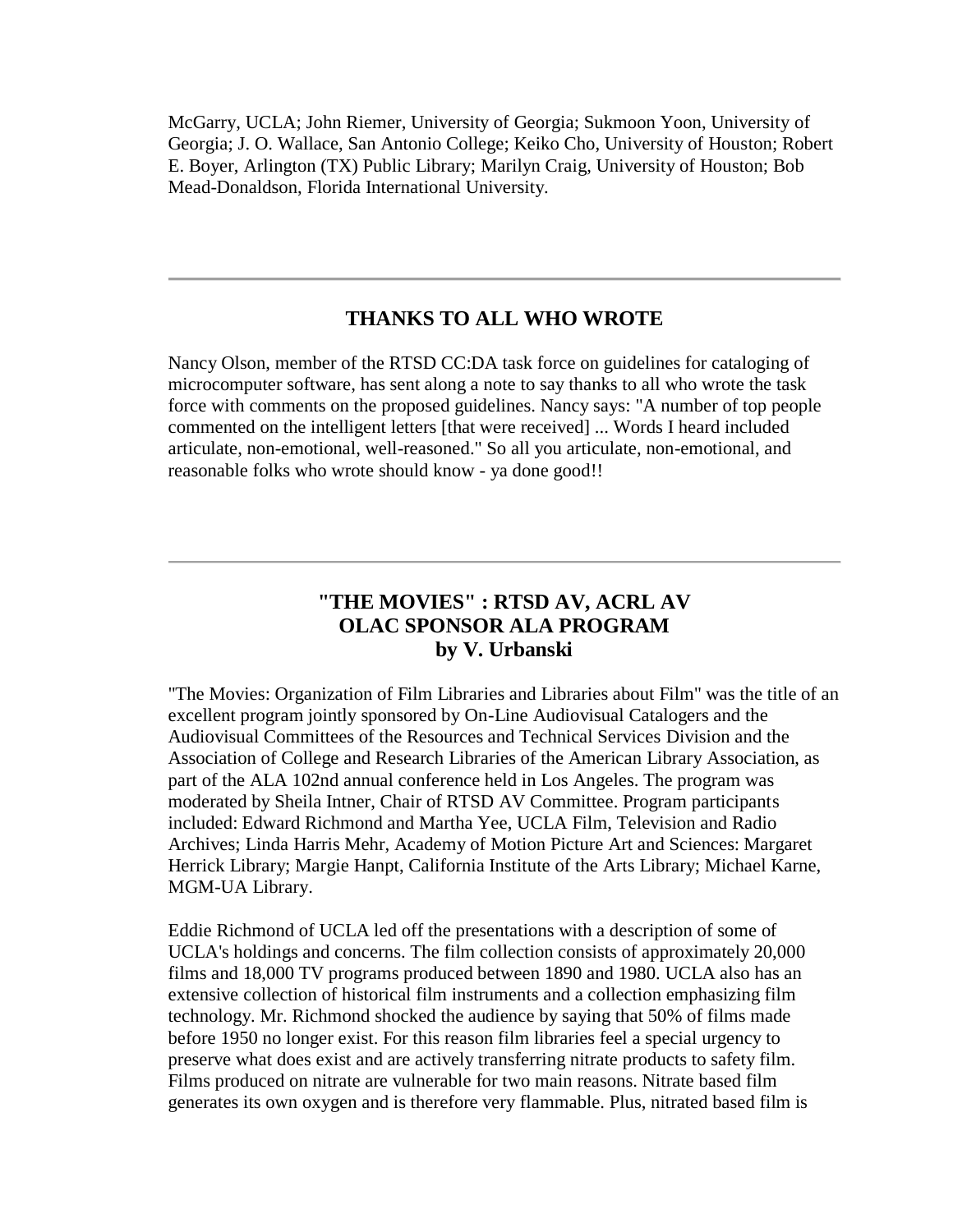very unstable and left to its own devices will turn into useless brown powder. This is an issue of concern to UCLA because they have 63 vaults of nitrate film with about 1,000,000 feet of film per vault. UCLA's collection is organized by physical characteristics. One of their unique collections features the photographic copies of films which were submitted for copyright between 1895 - 1915.

Linda Harris Mehr of the Academy of Motion Picture Arts and Sciences Margaret Herrick Library began her presentation by saying that her library tries to collect "every work in print in English on film". So far they have about 16,000 monographs! They also subscribe to all English language periodicals on films. The periodicals are indexed in house and the monographs are cataloged according to a modified LC system. The library has an extensive collection of fan magazines. It also contains a collection of 8,000 scripts used during the shooting of the motion picture. For 2,200 productions all script material is available including rewrites at all stages of production.

The Library maintains several unique files. The clipping file is updated constantly from 75 current periodicals which are ordered in multiple copies. Staff are currently embarking on a project to microfilm this valuable resource. Future plans may make this microfiche copy available outside the library. Biographic files follow the career of persons from the motion picture industry both stars and production people. There are collections of stills, original scores from motion pictures, posters, and lobby cards. A special cross referencing card file keeps track of all the mutations a production's names goes through. The Library is the depository for the papers of famous columnists Louella Parsons and Hedda Hopper as well as the designer Edith Head. Current projects include a union list of the holdings of AMPA&S, UCLA, USC and the American Film Institute.

Margie Hanpt, California Institute of the Arts discussed her institution's strong emphasis on performance. Much of their collection focuses on supporting the students participation in learning how to make films. The collection includes feature films, experimental films and films produced by faculty and students.

Michael Karne of the MGM-UA Library emphasized his background as a part of the process of producing motion pictures. The motion picture industry has spent little effort, collectively, preserving their history and products. Recently MGM has spent 20 million dollars converting nitrate based films to safety film. They now video tape a lot of the old films.

[At this point in the program time was running short so Martha Yee's presentation was summarized. We include below a complete copy of Martha's remarks which she very kindly, supplied. -- editor]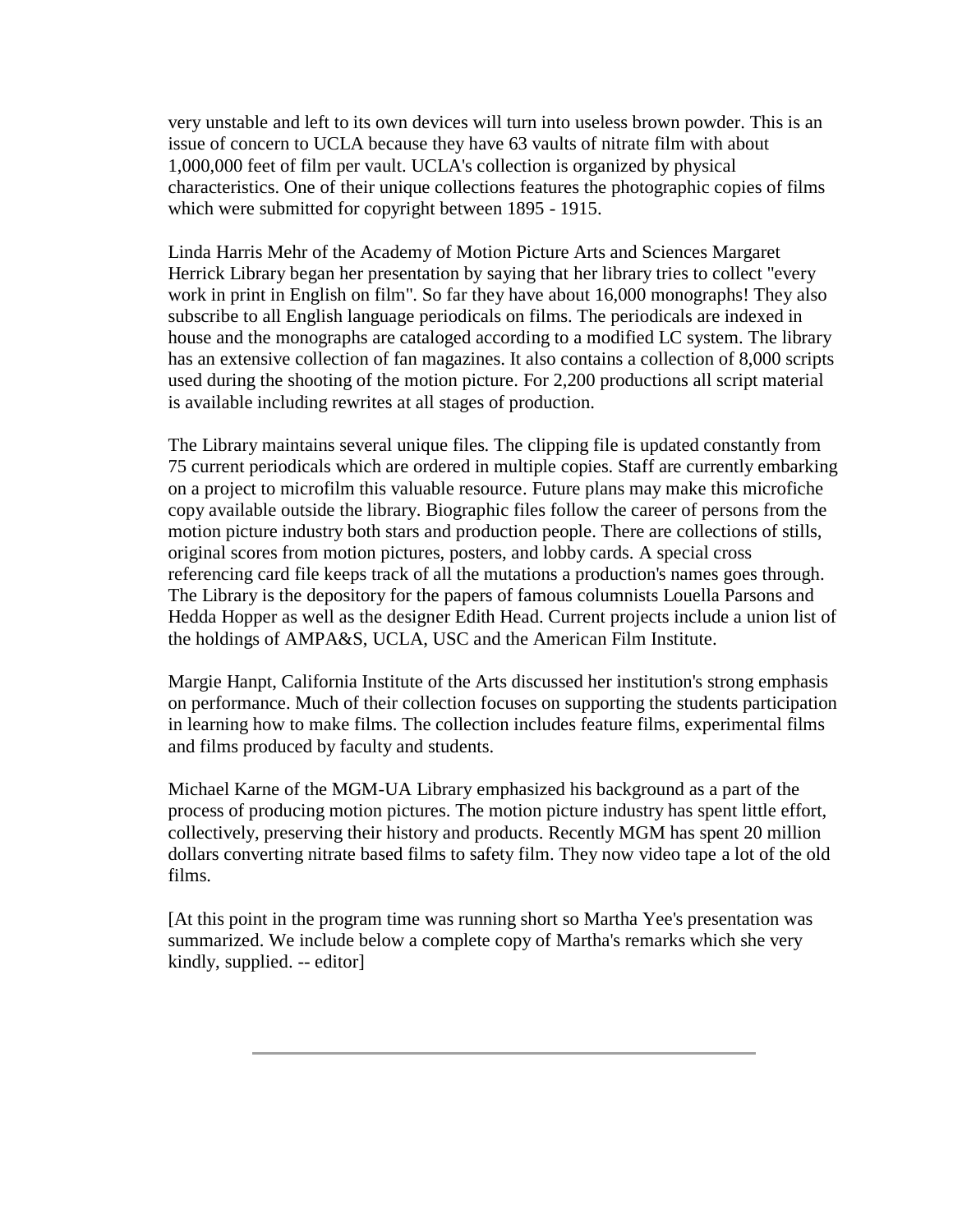### **CURRENT STATE OF ORGANIZATION AND CONTROL OF THE UCLA FILM, TELEVISION AND RADIO ARCHIVES, AND FUTURE PLANS**

Over the last two years prior to my arrival at the Archives, the staff has been working to create an inventory of the Archives' holdings. One inventory record is filled out for each print or copy of a TV program or film (with some exceptions). The records are filed by title and give a brief physical description, the location number, and a code for the donor or depositor. The inventory process was a quick and dirty one. Titles were taken from containers, so must be approached with caution. Dates were not always added to distinguish different works with the same titles. Nevertheless, the degree of control this gives the staff over the collection is far superior to what was available before. Something is usually better than nothing! We hope to automate the inventory process (performing as much record verification before input of records as is possible without going back to the materials themselves) and are looking into the possibility of incorporating a film traffic system, as well.

The use of a copy-based record, with only title and date to identify the work, may merit some comment. There are several reasons for this. One is that one of the top priorities of the Archives is preservation. Preservation work demands a great deal of copy-specific physical information about the condition of specific prints (e.g., whether they are deteriorated or not), their film base (nitrate or safety), etc. The preservation officers also need to see clearly all the various elements owned by the Archives (sound tracks, negatives, positives, etc.) Another reason for gravitation toward a copy-based record is that availability for various uses (viewing on a Steenbeck or Moviola, projection, or commercial reuse) varies from print to print, and depends on copy-specific information such as condition of print, completeness, film base, element, and source of acquisition for the print. (One reason for the latter is that certain donors and depositors have made special conditions about the kind and amount of use to which their prints can be put.) Finally, the storing of the various prints of a film work vary based on their physical format. Nitrate must be stored in special vaults, 1200' 16 mm cans are stacked together, etc.

There is a good deal of interest in the film archive world in the possibility of designing systems to allow the exchange of machine-readable cataloging data between archives. However, there is also a long tradition of cataloging according to in-house rules, and it continues to be a strong one. At the moment, each archive seems to be busily designing its own machine-readable format! Eventually we plan to develop a cataloging system. Because we can't send people to the shelves to browse, descriptive and subject cataloging records will be the only access we can offer to our collection, and we recognize the importance of moving to this stage as soon as possible.

We will be investigating the systems developed by other archives, considering the possibility of designing our own in-house machine-readable format and cataloging rules (!), and looking at the MARC format as a possible vehicle for our records. It is the only machine-readable format for films and television programs which can plausibly claim to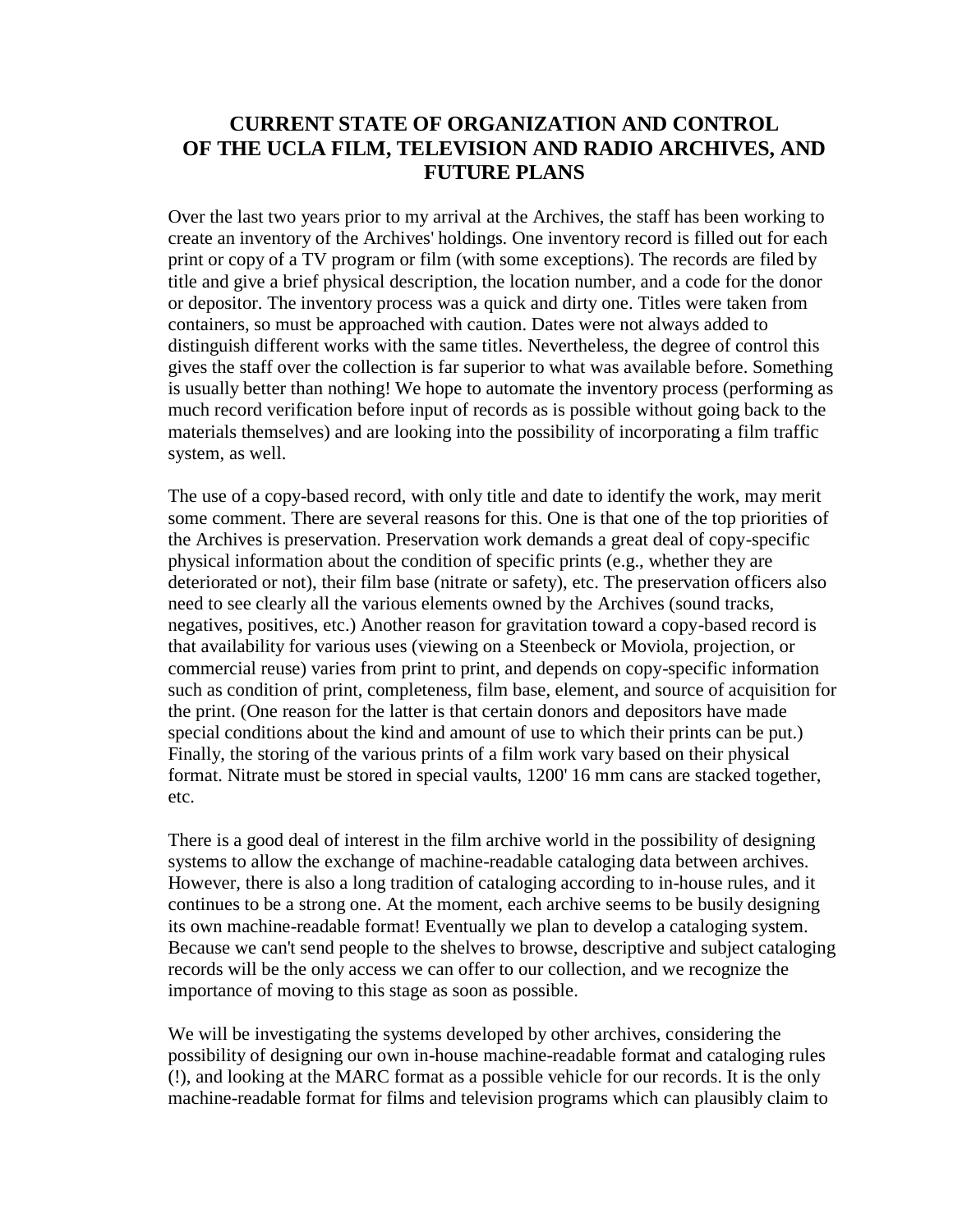be a national standard, although in many ways MARC, and its companion, AACR2, are too book-based to be the ideal basis for a cataloging system for nonprint. On the plus side, though, use of MARC and AACR2 would enable us to use ORION, the fine on-line technical processing system at UCLA. It would also enable us to display our holdings along with other film- and television-related materials held in libraries at UCLA. In addition, it might eventually enable us to make our holdings known to scholars throughout the United States through one of the MARC-based national bibliographic data bases.

I mentioned one film archive cataloging tradition previously. Another tradition is to create a work-based record. Film and television cataloging records are very long, largely because of the lengthy credits. Thus, even though the copy-specific information can be very bulky, as I mentioned previously, it does not make sense to have a copy-based record and repeat all the information about the work each time. However, I find a workbased record too generalized. It does not allow one to identify various versions or editions of a film work held by an archives In our cataloging system, whether based on AACR2 or not, we hope to emulate one of the better aspects of the Anglo-American cataloging tradition, and base our records on the edition, transcribing the title from the version in hand, and using uniform titles to assemble all the editions of a work, and all related works.

As part of the program the three organizations sponsored production of a 52 page booklet "Directory of Archival Collections on the History of Film in the United States" compiled by Richard A. Matzek. Copies of this booklet are available. Write: **William Bunnell Executive Director, Resources and Technical Services Division, American Library Association, 50 East Huron St. Chicago, Illinois 60611.** There may be a modest per copy cost.

# **LC ANSWERS QUESTIONS ON 508 "CREDITS" RI V. Urbanski**

Dick Thaxter at LC provided the following comments to some questions I had about use of the credits note.

### **Urbanski:**

*CSB* 13 had a rule interpretation headed 7.7B6, 8.7B6. It suggests who LC will include in a "credits" note. Chapter 8 of AACR2 does not authorize use of the caption "credits".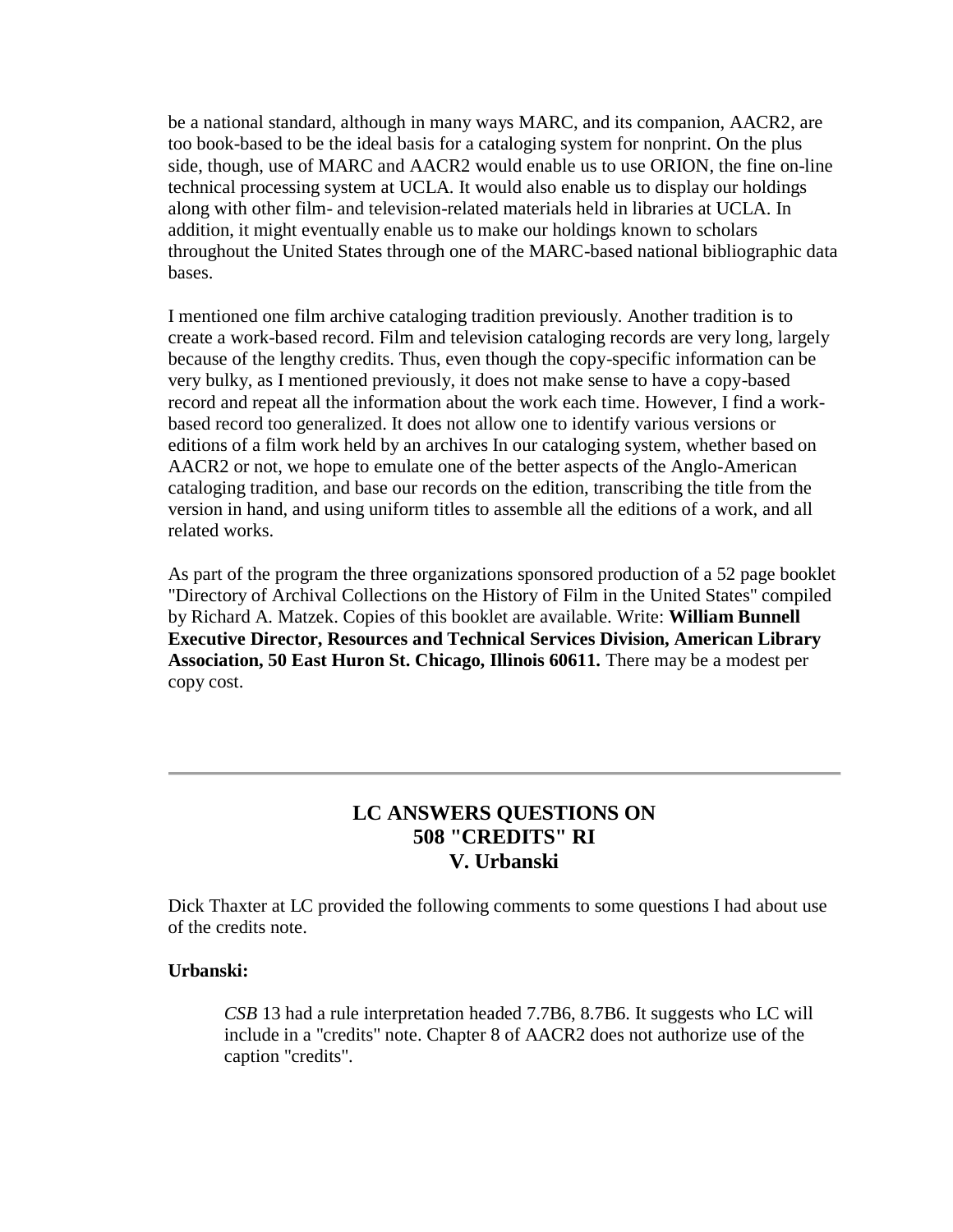Does LC's RI authorize such use or is "credits" used in a more generic sense? In view of the fact that Chapter 8 does not authorize using the caption "credits" should format users at LC and in the networks be told to apply the 508 only to Chapter 7 materials? My OCLC format limits the 511 to motion pictures and video-recording but not the 508.

#### **Thaxter:**

The answer to your question is yes, LC's rule interpretation 8.7B6 was intended to show that we will continue to use formally captioned "Credits:" notes for filmstrips, slide sets, etc. Chapter 8 encompasses a wide range of materials, most of which would never have a "Credits:" note. We have used "Credits:" notes for filmstrips and slides prior to AACR 2 and will continue to use such notes with AACR 2, when the item in hand has "Credits:" statements. One of the advantages of the integrated structure of AACR 2 is that one can usually borrow from one chapter when a provision is lacking in another.

In terms of the MARC format I would use a 508 field for a "Credits:" note for both chapter 7 and chapter 8 materials. I can't think of a situation where a "Cast:" note would be given for chapter 8 materials, so I agree with OCLC's limitation on the use of the 511 to motion pictures and videorecordings in the Films format. I would note that 511 with a first indicator value of 1 (for Cast:) could be used for sound recordings in the Music format. Most music 511's however, will have a first indicator value 0--as in the last two examples in MFBD.

By the way, one of the proposals I made at the Feb 14-15 meeting on the proposed changes to the Films format was to delete the first indicator values 2 and 3 for the 511 field. These two indicators were added based on two examples in AACR2 7.7B6 and 8.7B6. Since these examples were never meant to be prescriptive, and in fact just about any introductory phrase might be used in formulating this type of note, I felt that "Presenter:" and "Narrator:" should be included in the general category (first indicator value=0). By including the introductory wording in the \$a of the field and not relying on print constants the notes become more intelligible to users of online systems.

#### **Urbanski followup:**

Regarding the use of a "credits" note for chapter 8 materials. The real point of my inquiry rests on how I think 7.7B6 was intended to be used and how I interpret LC's RI. The language of 7.7B6 seems to focus clearly on artistic and technical aspects of an item. The terms allowed for in LCRI also seem oriented to chapter 7 material. Though LC may have the most opportunity for using credits on projectable graphics, I think it is equally likely that non projectable graphic items could be seen to have persons involved in artistic and technical aspects. That is why I've not been comfortable with the expansion of 7.7B6 to chapter 8 material. I understand from the RI and your letter that although LC principally uses the chapter 8 application for graphic projectable, you would not see a problem with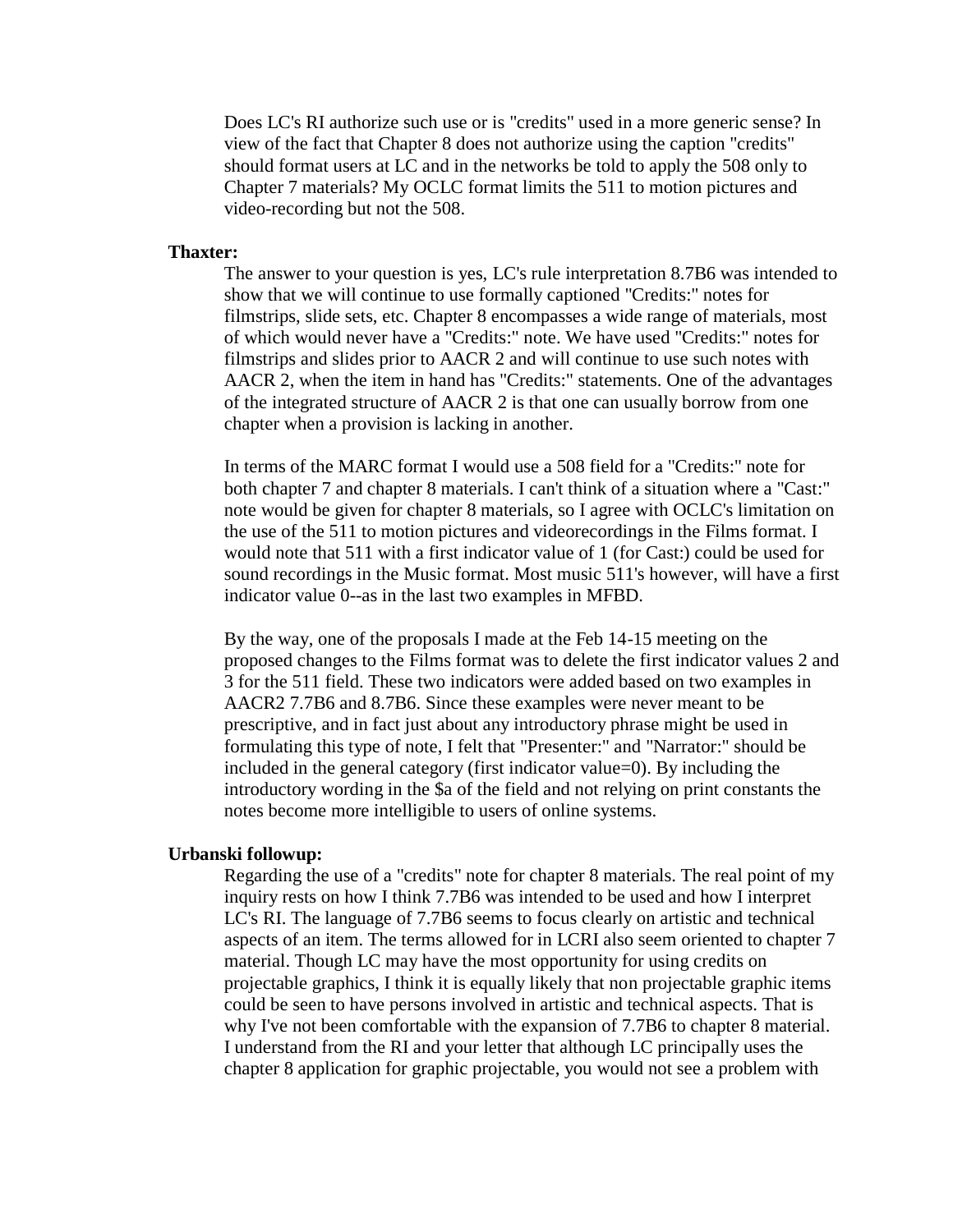using it for graphic items. Is the list of persons to include (LC RI 7.7B6, 8.7B6) and the order in which they should go, intended to prescriptive?

**Thaxter followup response** (Reconstructed from a phone conversation):

For LC's purposes expanding 7.7B6 to apply to chapter 8 materials poses no problem because LC catalogs only slides, transparencies and filmstrips. If LC were to catalog other chapter 8 material, they would probably limit in some way the material with which "credits:" note could routinely be used. Other cataloging agencies which follow LC rule interpretations and which catalog a variety of chapter 8 material may want to customize the application of 8.7B6 to their needs.

The list of persons to include and the order in which they should go (RI 7.7B6, 8.7B6) is neither prescriptive nor exhaustive. The list in rule interpretation 7.7B6, 8.7B6 was designed to solve data sheet cataloging problems at LC. As a sidelight LC will be applying 1.1F5 to credits notes. That is, if more than three persons perform the same function only the first will be listed, marks of omission and the phrase "et al." will be used.

### **AREA OF RESPONSIBILITY: SOME NOTES V. Urbanski**

In recent communications with Richard Thaxter, LC's Head of the Audiovisual Section of the Special Materials Cataloging Division, I raised some questions about the area of responsibility for motion pictures. Even with the rule interpretations in chapter 1 and 7, it is still sometimes confusing to determine the "prominence" or "overall responsibility" of a person or group.

#### **Question 1:**

I was working with noncurrent films from the Agency for Instructional Television and browsed the AV NUC to see how LC is treating AIT in the area of responsibility with AACR2. I *seem* to be seeing a variety of usage. What I am interested in, is that sometimes the Agency is in the area of responsibility and sometimes it is not. It is not conspicuous to me from the cataloging why this would happen.

#### **Answer 1:**

AIT participates in the production of some of their titles, and for others only acts as the distributor. Cataloging from data sheets we take AIT's word for their role in a particular series. A glance at their catalog show that they sometimes have very complex production arrangements with the bodies that produce their materials; we hope that we get it right most of the time.

#### **Question 2:**

I have been using a fairly strict interpretation of 7.1F1 (and following LC's RI from CSB 13 for 7.1F1) and have been putting in the area of responsibility groups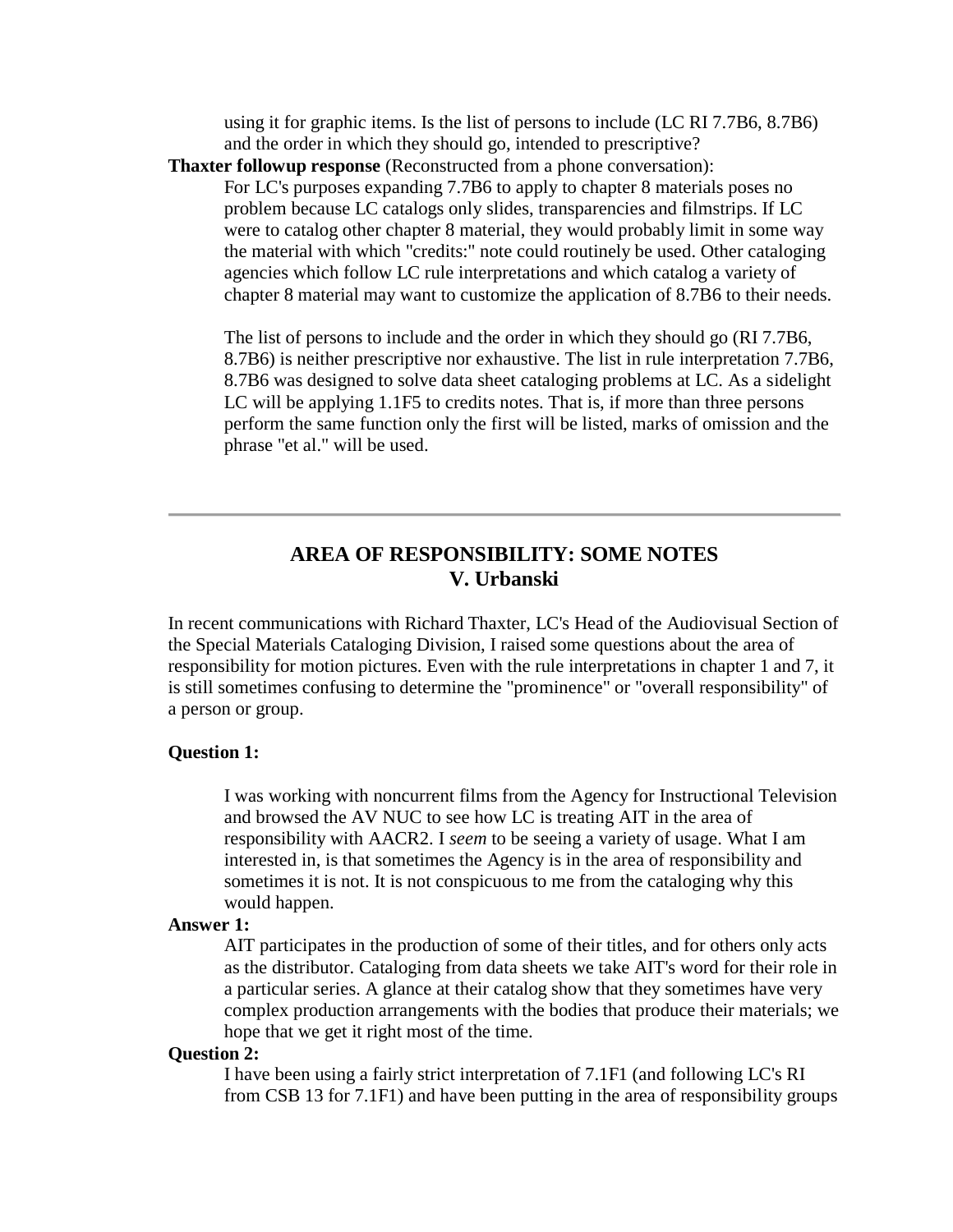and people who participate in the production of the film. The cataloging in the NUC appears to show in the areas of responsibility both agencies which cause the film to be made and those who actually participate in the production. Am I misinterpreting what I see? Also, I distinguish between someone who "sponsors" and someone who causes a film to be made. Does LC distinguish one from the other? (Sponsors = Sponsored by = made possible by a grant ..... etc., are the phrases I refer to.)

#### **Answer 2:**

There is a larger issue here; that is, whether an agency which causes a film to be made should be given in the statement of responsibility. In general I think the answer is yes. If one body hires another to produce a film one can usually assume that the originating agency will have a role in determining the intellectual and artistic content of the finished product. If we decide this is the case then we give both bodies in the statement of responsibility. Again, since we work from data sheets we have to take the contributor's word as to the production of the film.

At the other end of the spectrum from those works created by one body under the direction of another, are films, etc., for which one agency merely provides funding for another body, or individual, who then produces the work. In this case we do not usually record the name of the sponsor. This would almost always be true in the case of "Made possible by a grant from ..." There are, of course, many situations that fall between the two obvious cases mentioned above, and in the borderline situations catalogers must make a judgment based on interpretation of statements in the work and knowledge of the bodies involved.

The problem of interpreting such information is not restricted to data sheet cataloging. Statements found on the actual items are often ambiguous; it often is difficult to determine the relationship of a body to the work in hand. Nor is the problem restricted to AV cataloging a glance at LC RI 1.1F shows an attempt to deal with a similar problem in book cataloging. An example of an ambiguous statement is "Presented by ..."; this can mean authorship, or merely monetary sponsorship, or publication/distribution information.

#### **Question 3:**

Another troublesome phrase frequently found on AV material is "produced in cooperation with". Sometimes it appears to indicate a 50-50 collaboration and sometimes merely an obliging use of mutual facilities. I find I am frequently willing to put it in the statement of responsibility but don't feel a sufficient commitment to their role to trace the agency as an added entry. Does that seem legitimate?

#### **Answer 3:**

An agency of this sort should be given in the statement of responsibility when the cataloger believes there to be some degree of overall responsibility for the item. An "obliging use of mutual facilities" would not qualify an agency for inclusion. Whether the agency should be traced as an added entry is a cataloger's decision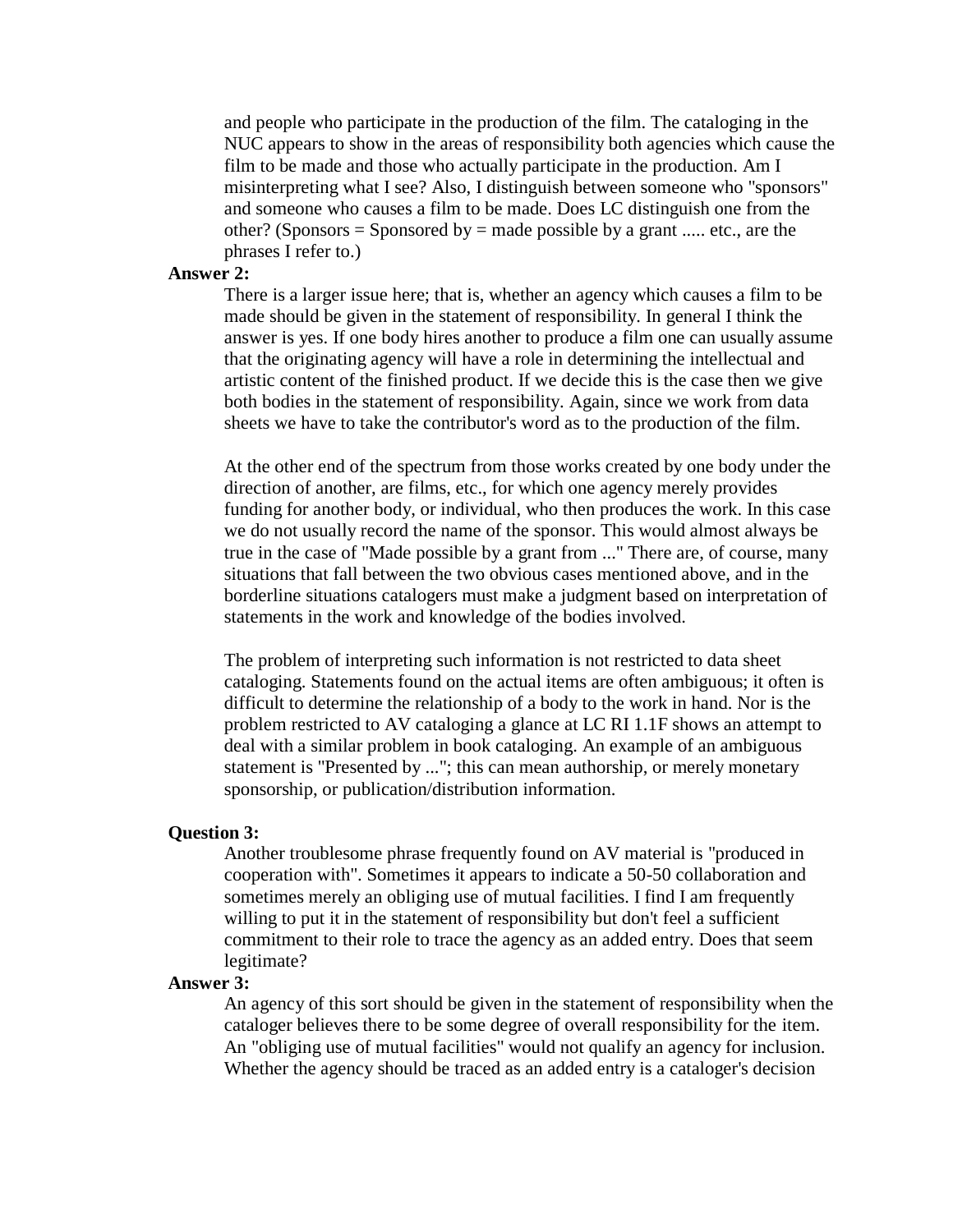and should be guided by the cataloger's anticipation of how useful it would be as a retrieval mechanism for this film.

**Editor's comments:** It is important to ALWAYS keep in mind that LC catalogs from data sheets supplied by the producers for AV material. They therefore rely on a middle person's information and interpretations as to the functions of the agencies involved. This means that institutions which use LC copy need to make policy decisions about how they want to handle information conflicts between the item in hand and LC's cataloging for that item. Also keep in mind that LC RI 7.1F1 (*CSB* 13) advises LC catalogers to "be liberal about making exceptions to the general policy..."

#### **MRDF FORMAT AT OCLC**

*Solinet Memorandum* 1983-16 had a report from OCLC's Marilyn Nasatir on the current status of the format for machine readable data files. We reproduce this below:

#### **OCLC's Eighth Format to be Implemented**

OCLC is embarking on the implementation of its eighth bibliographic format - the Machine-Readable Data Files (MRDF) Format. The MRDF Format will be designed to describe data stored in machine-readable form, programs used to process data, and microcomputer software. Catalog records of MRDF will be based on AACR2 Chapter 9 and the forthcoming LC rule interpretation relating to microcomputer and videogame software, an outgrowth of the CC:DA MRDF Task Force decisions on physical description. In addition, the content designation of the data elements will be designed to accommodate a variety of products, such as data inventory, a data abstract, and a union catalog.

LC has no current plans for cataloging MRDF but is incorporating the format into the composite *MARC Formats for Bibliographic Data* which will provide the basis for the development of the OCLC format. As experience is gained from testing the format on different kinds of files, revisions will be made to meet the needs of the users. It is estimated that the OCLC MRDF Format will not be operational before the end of 1983.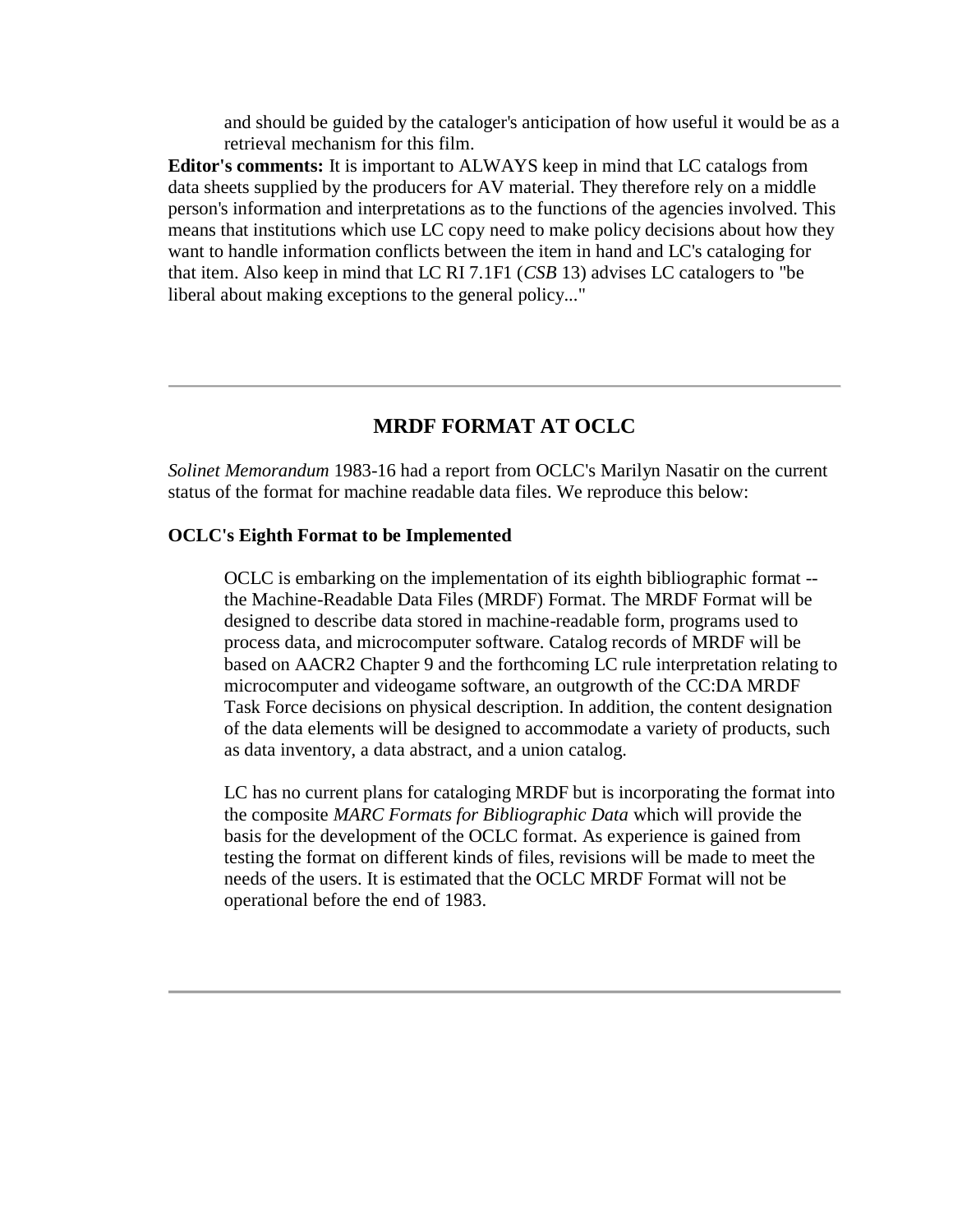### **JOINT OLAC - MOUG CONFERENCE TO BE HELD IN APRIL**

OLAC board members approved a plan to hold a conference in conjunction with the Music On-Line Users Group annual conference in Dublin, Ohio, April 30 - May 1, 1984. The groups will take advantage of OCLC's generosity and hold the conference at OCLC. Tentative plans call for AV workshops and discussion groups. Nancy Olson has offered to conduct a program on cataloging machine readable data files. By that time the OCLC format for MRDF should be available. The program is being planned by Nancy Olson, Sheila Intner and Laurel Jizba. Watch the *Newsletter* for later developments and registration information.

--Editor

### **AACR2, DISTRIBUTOR'S DATE, AND LC V. Urbanski**

While browsing recent issues of *Audiovisual Materials* (LC's NUC for AV), I came across some distributor's names which appeared after the date of publication but were not followed by a date of distribution. AACR2 rule 1.4F4 states:

If the publication date differs from the date of distribution, add the date of distribution if it is considered to be significant by the cataloging agency. If the publisher and distributor are different, give the date(s) after the name(s) to which they apply ... If publication and distribution dates are the same, give the date after the last named publisher, distributor, etc.

Reading (and rereading) the rule did not furnish information sufficient to explain why some areas of publication in LC's cataloging read:

Washington : The Administration, 1979 Distributed by National Audiovisual Center. While others read: Washington : The Administration : Distributed by National Audiovisual Center, 1980.

> (These samples are from p. 126 Ap-June 1982 first and last entry from the middle column, but they are not isolated cases.)

Being unable to resolve the question on my own, I wrote Dick Thaxter, Head of Audiovisual Section of the Special Materials Cataloging Division at LC, for help. Dick explained: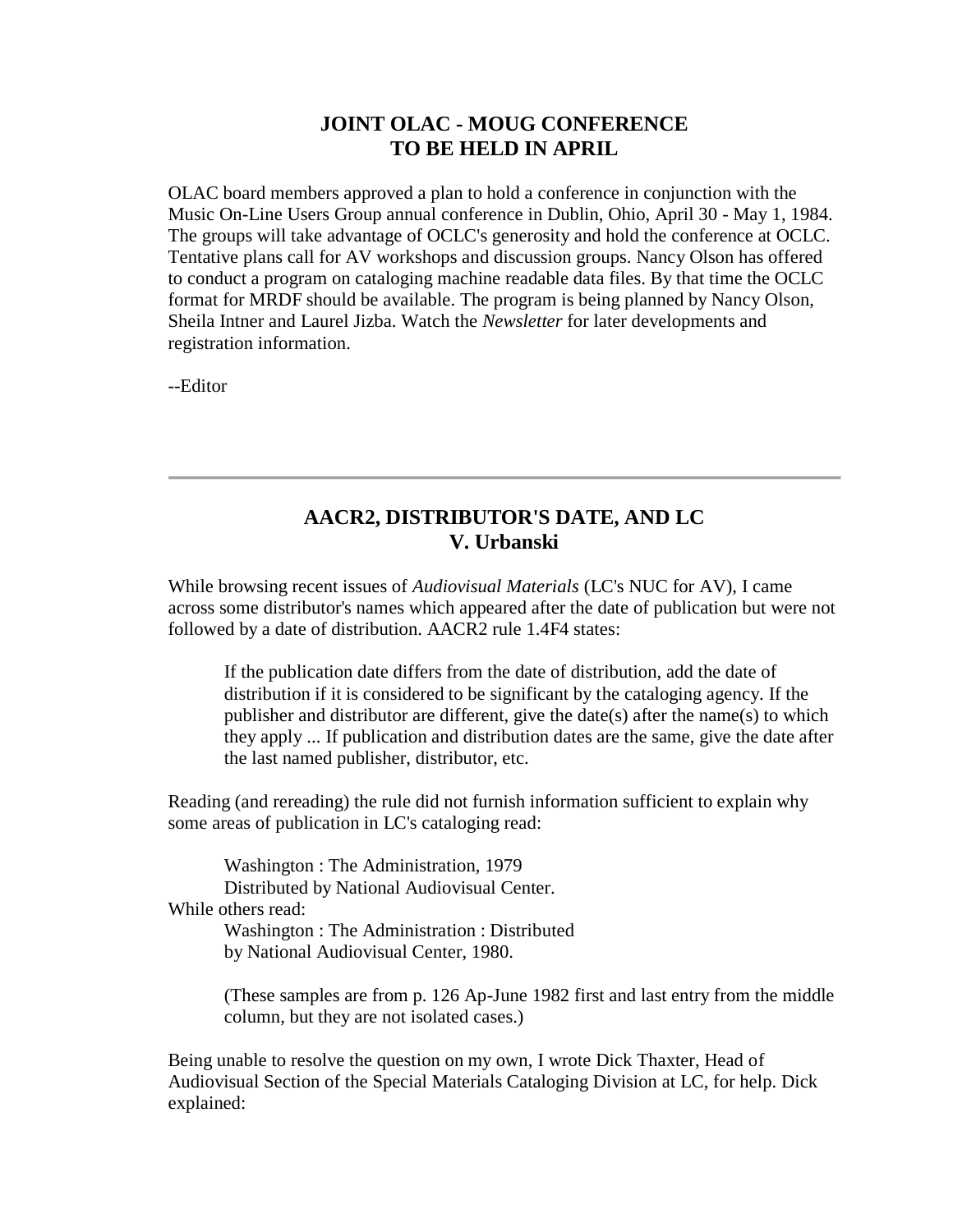Your question concerning LC's application of AACR rule 1.4F4 requires me to explain the significance of the dates given in cataloging National Audiovisual Center materials. The data sheets submitted by NAC show both the date an agency originally releases a film and the date NAC begins distributing the title. The date of primary importance is the agency's publication date; this date is given regardless of date of distribution. If NAC's date of distribution is the same, the date is given at the end--per the second paragraph of rule 1.4F4. If NAC's date of distribution differs by only one or two years, only the publication date is given- cf. the last example on p. 35 of AACR 2--and this date is given following the publishing agency. If NAC's date of distribution differs by more than two years (a difference which LC considers "significant") then both dates are given after the name of the agency to which they apply.

My confusion over 1.4F4 arose from an inattentive reading of the examples. It is intriguing to see the provisions of 1.4F4 applied to actual cataloging situations. In consequence of 1.4F4 the position which the distributor's name occupies on the cataloging will signal that an "insignificant" date difference exists. Presumably rule 1.4F4 was intended to relieve catalogers of needing to deal with minor date differences of one or two years. Applying 1.4F4 has the unfortunate consequence of recognizing indirectly an insignificant distribution date difference while making the cataloging appear to be inexplicably inconsistent. It would seem to be more sensible to either record **all** variations between publication and distribution dates no matter how minor OR to treat minor differences as if they didn't exist, i.e., to put both publisher and distributor information BEFORE date of publication.

Recording the distributor in two different locations depending on whether the dates of publication/distribution are exactly the same or differ by one or two years when that explanation for the placement of the distributor's name cannot be deduced by users of LC's cataloging is most unfortunate. It seems to be an unnecessary rule refinement in a rule which should simplify the cataloging process. In follow-up comments Dick notes:

In the case of National Audiovisual Center materials, the date of distribution is something that NAC and LC know, but would never be on the item. Catalogers in the field might be more confused if we gave the distribution date which in many cases does differ by one or two years--the time which elapses between a govt. agency's release of a film and NAC's distribution. We feel it is significant when an imprint like this is involved:

Bethesda, MD : NIH, 1966 ; Washington : Distributed by National Audiovisual Center, 1983. AACR2 dictates the placement of the dates, not LC policy.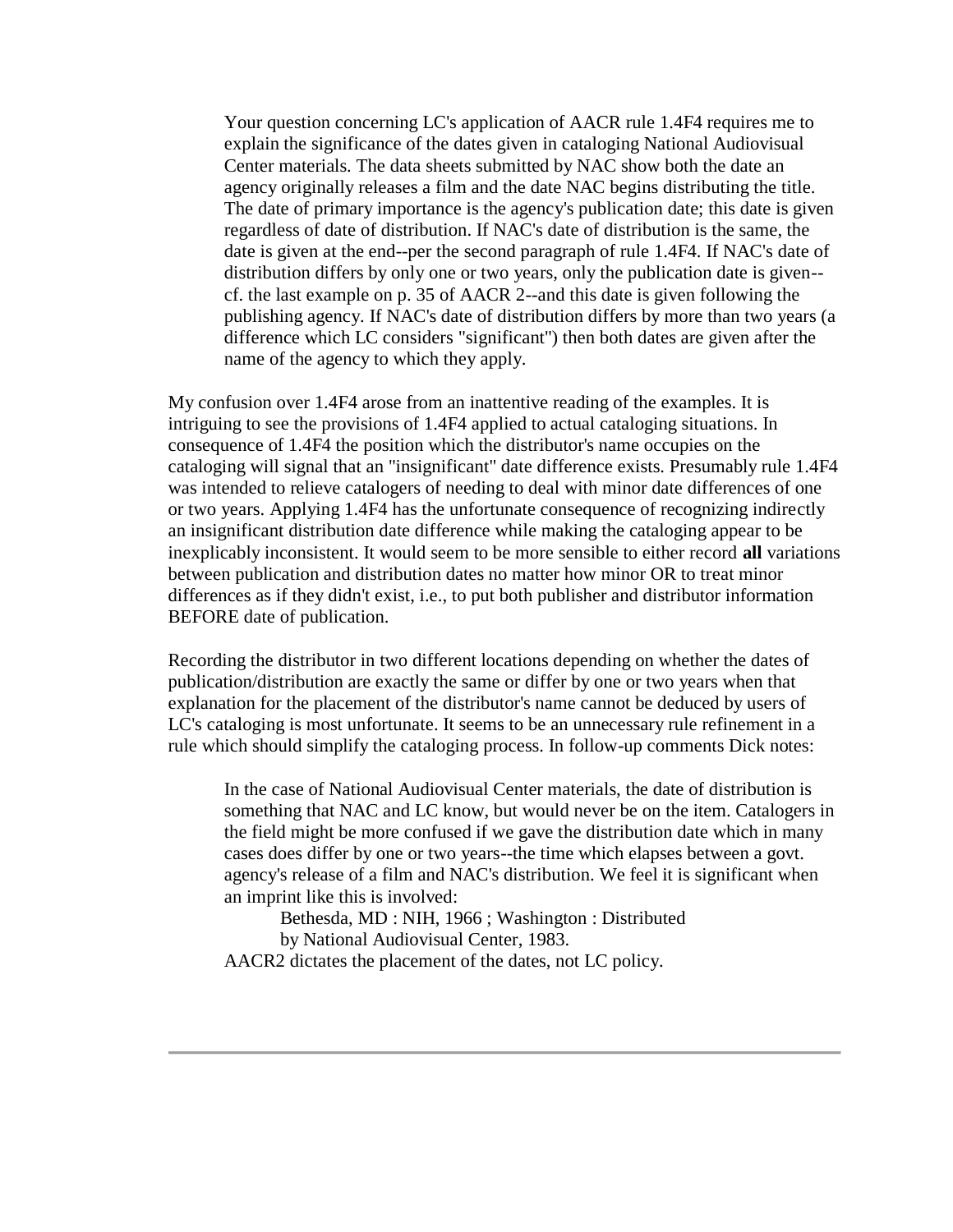# **ISBN NUMBERS FOR MICRO SOFTWARE**

*Library Journal,* v. 108, no. 13, July 1983 contained the following notice (P. 1304).

Microcomputer software and publishers are now being assigned ISBNs (International Standard Book Numbers) by the R. R. Bowker Company, which operates the International Standard Book Numbering Agency. Major bookstore chains are currently using ISBNs to control software sales and inventory in the same way that they are using them for books.

# **QUESTIONS AND ANSWERS**

**Question:** *Is there anyway to code for the presence of closed captioning in the current AV format?*

**Answer:** I have consulted with Richard Thaxter of the Audiovisual Section at the Library of Congress and with various staff in the MARC Standards Office. Dick was able to provide some further information about closed captioning. I had thought, as Dick had, that closed captioning was limited to TV broadcasts. However, according to the National Captioning Institute (5203 Leesburg Pike, Falls Church, VA 22041), it is becoming increasingly available on videocassettes. In addition, any off-air taping of a closedcaptioned broadcast will record the captioning. A decoder is of course necessary for playback but it is not necessary for recording.

All of us are agreed that there is no way to code for the presence of closed captioning in the present AV format and, given the complexities of current coding, I am reluctant to propose a means of coding. Dick and I are also agreed, however, that it is important to indicate the presence of closed captioning in a note in the bibliographic record. Such a note could be quoted from the item--the phrase "Closed-captioned for the hearing impaired" seems to appear frequently. In any case, it would be treated as a language note (AACR2 rule 7.7B2).

Libraries might also find it useful to use a subject heading to bring closed-captioned materials together. The Library of Congress has used the heading "Deaf, Films for the" for captioned films as well as films using American Sign Language. Other libraries might wish to create a local subject heading (tag 690) such as "Closed-captioned motion pictures" or "Closed-captioned videorecordings".

-- Glenn Patton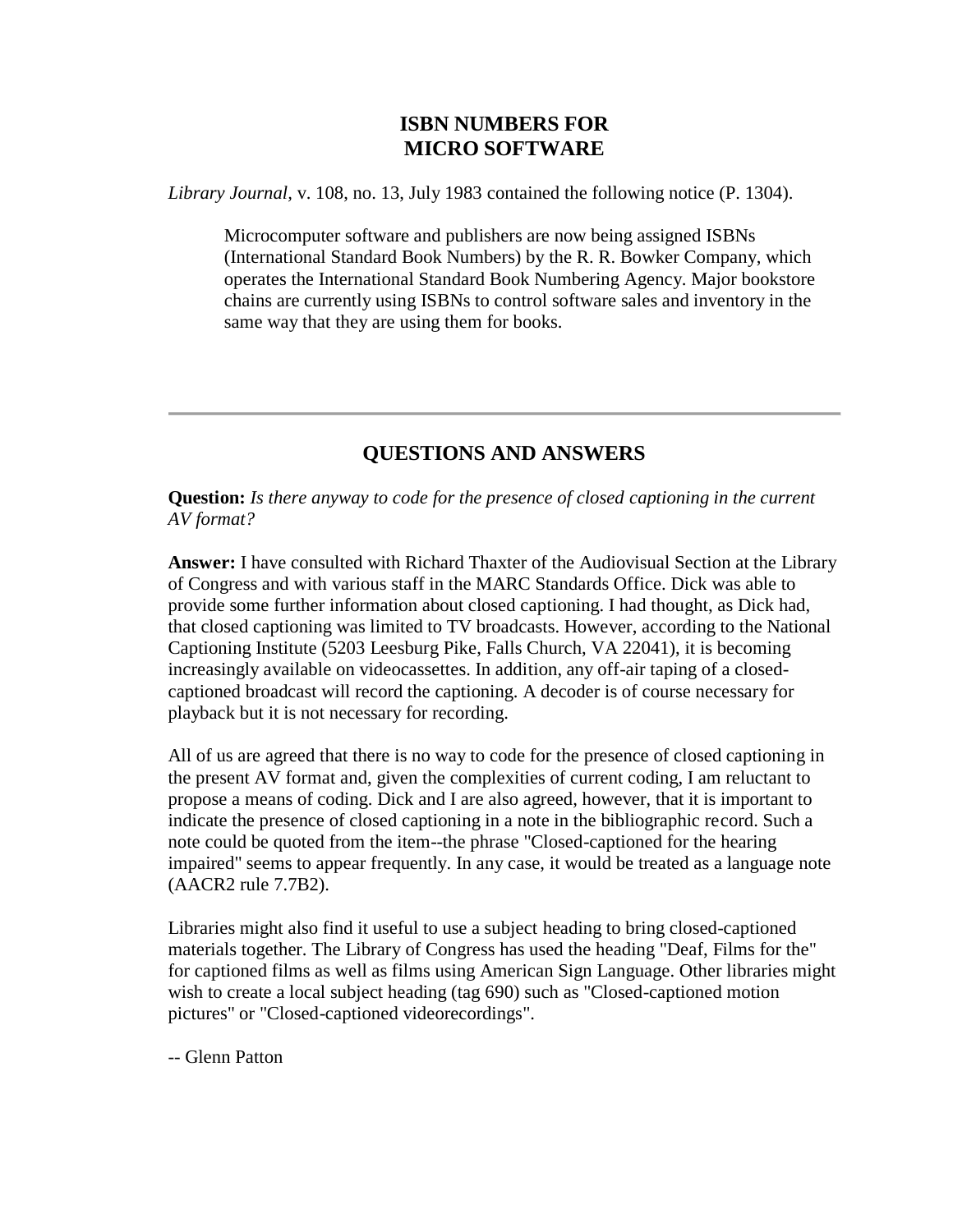**Question:** *What does one do with scanning shots or radiographs contained within a video or a slide set. B&W pertains to positive images. What goes in the collation?*

**Answer:** If you are asking about how to apply 7.5C4, I would describe the predominant situation and mention the occurrence of radiographs in a note if you believe it to be significant.

EX: 1 videocassette (58 min.) : sd., col. ; 1/2 in. Includes sequences of radiographs.

You could also incorporate this as part of the summary note. If the **entire** videorecording or slide set is scans or radiographs, I'd take my cue from 8.511 and not elaborate beyond: 1 videocassette (29 min.) : sd. ; 3/4 in. I'd provide a note that indicated that the content was radiographs or scans.

-- Verna Urbanski (Dick Thaxter at LC concurred)

# **MICROCOMPUTER SOFTWARE CATALOGING DISCUSSED AT CC:DA MEETING IN LA**

Nancy Olson, OLAC's representative to RTSD Cataloging Committee Section: Description and Access (CC:DA) and member of the CC:DA Task force considering guidelines on cataloging of microcomputer software, has sent along a summary of CC:DA decisions made during the meeting at ALA. The summary contains the parts of the task force report which were acted on during the meeting. Portions of the report were referred back to the task force for further work. The task force is expected to present more options and information to CC:DA during Midwinter. Nancy's summary follows.

1. Scope (as approved by CC:DA)

Chapter 9 and the projected guidelines cover data files and program files coded in machine-readable form and carried by cassettes, cartridges, disks, etc., of the types that are used with microcomputers. The projected guidelines should also cover electronic toys or games that are typically issued in cartridge carriers and are manipulated by hand controls. These latter materials are technically under chapter 10 and a GMD from chapter 10 should probably be used, but for matters of transcription of bibliographic data, the projected guidelines shall include special provisions, examples, etc., as necessary to cover the toys and games also.

2. Sources (as approved by CC:DA)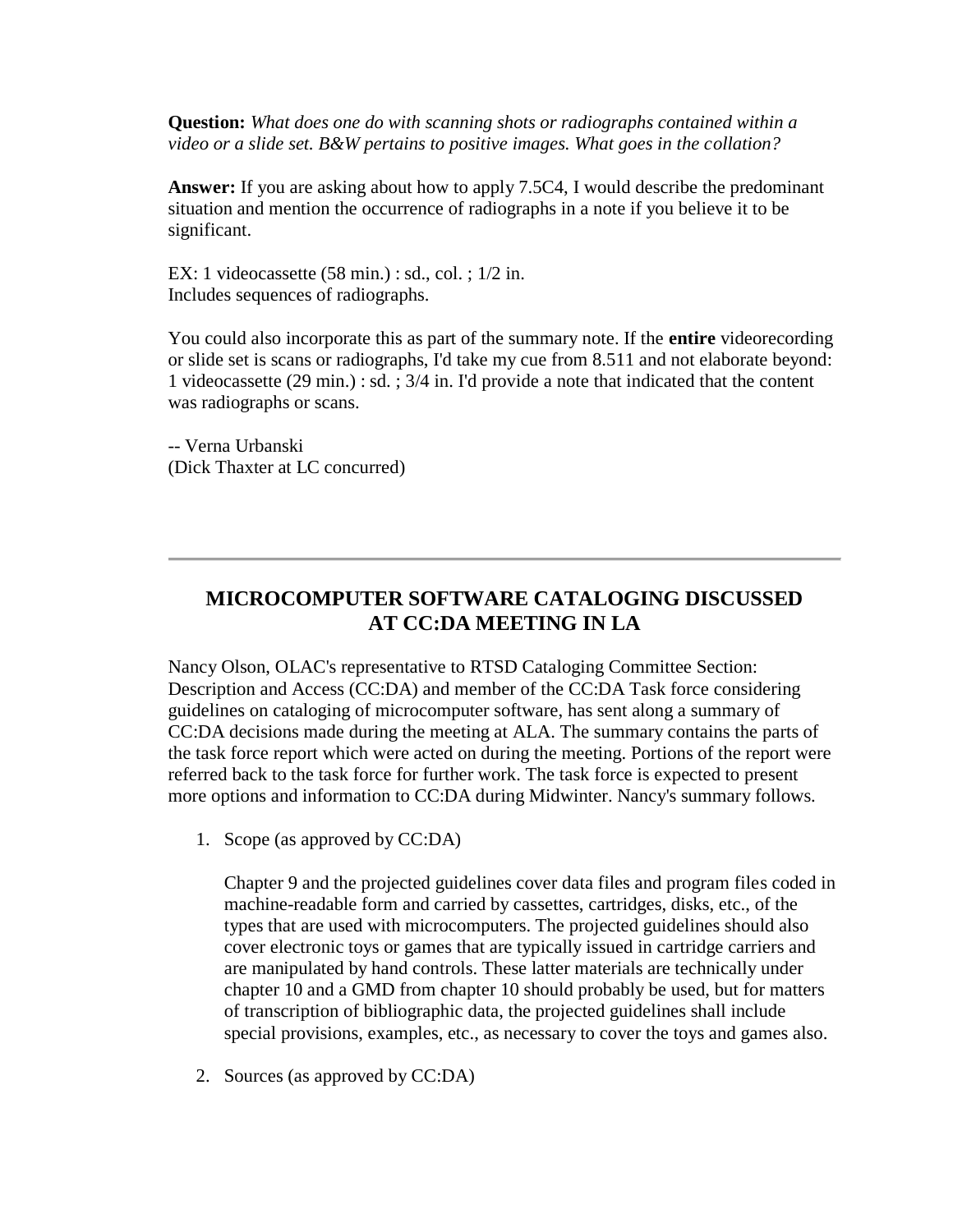The preferred source of bibliographic description is information recorded internally on the program file itself. Title information may be recorded internally as the first item to be displayed, as part of the program's description, or as part of the listing of the program and its statements.

If adequate bibliographic information is not available internally or if the cataloger does not have access to the microcomputer necessary, use in this order of preference:

- 1. label on the storage medium itself, such as a disk, cassette, cartridge, tape, etc.;
- 2. label on the container such as a folder or box (if there are several items in the container, and only the label on the container has a collective title; use it rather than the labels on the individual items);
- 3. accompanying documentation issued by the producer or distributor of the program such as a teacher's guide, student manual, etc. (Exercise care in distinguishing between information applying to the accompanying documentation and that pertaining to the program file itself.);
- 4. other published descriptions such as a sales catalog, bibliography, brochure, etc.
- 3. GMD

The term machine-readable file was approved by CC:DA.

Reminder: the use of a gmd is optional.

4. Edition statements (as approved by CC:DA)

Where a statement of change in the content of a program is indicated, generally accept the statement as an edition statement if it has resulted in a new issue of the program. Some generic words indicating a statement of change are the following: edition, version, level, release, or update, appearing singly or in combination with or without numbers. (Also numbers may be used to indicate these editions.) The new issue referred to here may be either when the content amalgamates additions, changes, etc. to the original file, or when the content repeats all of the existing content and contains newer material added or appended to the existing content.

If the newer material is issued separately and neither repeats or changes the existing content of an issue, but is instead intended to supplement it, then do not consider the statement of numbers and/or generics and numbers as an edition statement. (Instead, the statement may be a part designation, a numerical designation indicative of a serial volume, etc. The item may be described separately or as an accompanying part of the existing content described on the record for the original.)

5. Area 5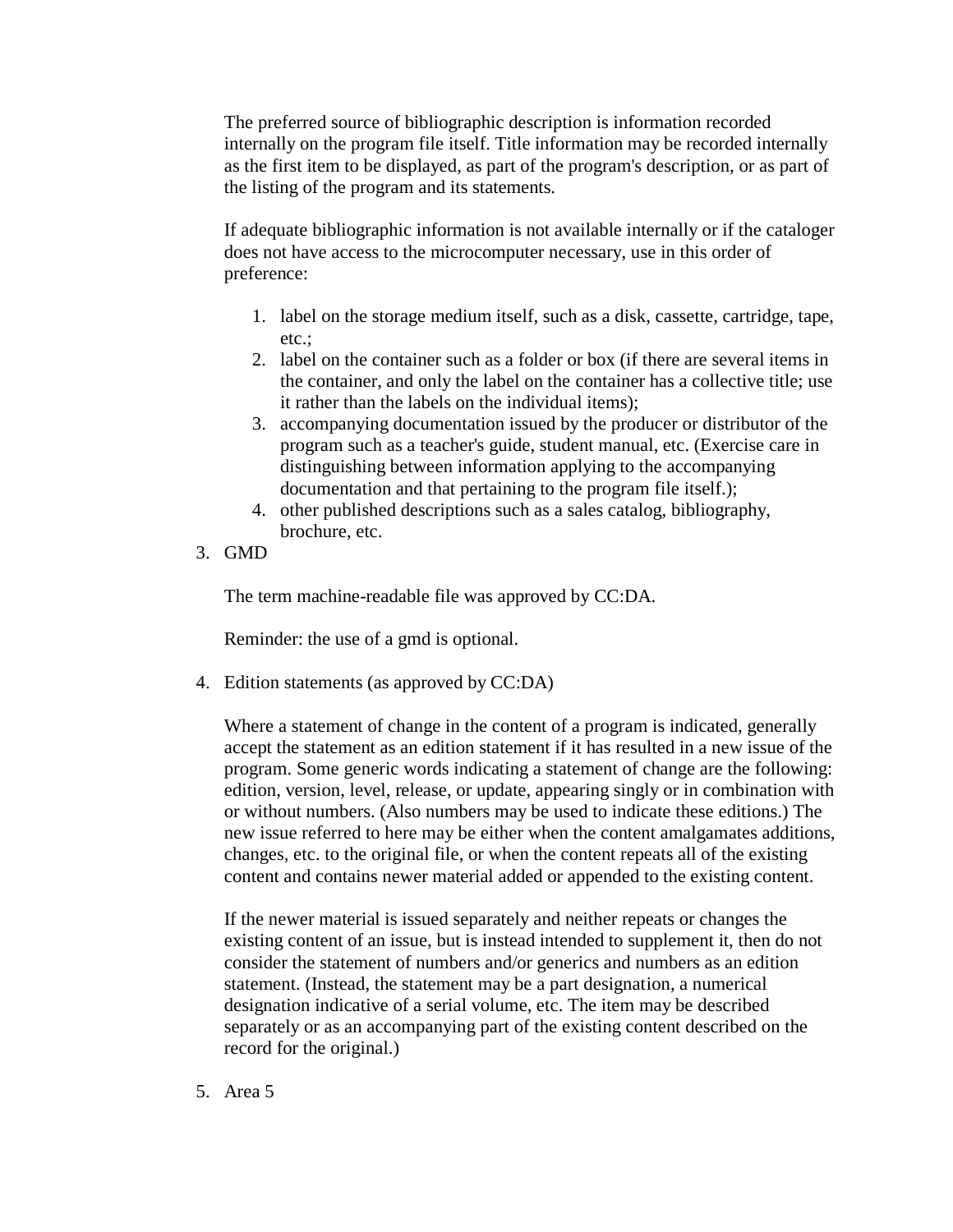5a. The first element of area 5 is to take the form (voted on by CC:DA)

1 program file on 1 computer disk

5b. A list of specific material designations (smd's) will be developed to include:

computer disk computer cassette computer cartridge etc.

The term computer is to be used in the smd (as approved by CC:DA)

5c. Addition of make and model designation of machine (approved by CC:DA)

The task force recommends that, as an option, the manufacturer's name and the model number of the machine be added within parentheses after the smd, whenever there is a one-to-one relationship between software and machine. All other system and use requirements, including multiple machine/model designations, should be placed in a note or notes.

1 program file on 1 computer disk (Apple II)

[Editor's Note: The task force will prepare statements on other aspects of area 5, including: addition of language; use of b&w and col.; and size.]

5g. Accompanying material

This is permitted in chapter 9.

5h. "In container"

Some chapters of AACR 2 allow this phrase, others do not. There was considerable discussion at CC:DA on allowing this, as an option, in all chapters.

6. Notes

The specifications of what is required to operate a given program is listed in chapter 9 in a note beginning "Mode of use:"

MARBI had changed this to a print constant "Technical details:" in the MARC MRDF format.

CC:DA approved the wording "System requirements:"

7. Standard number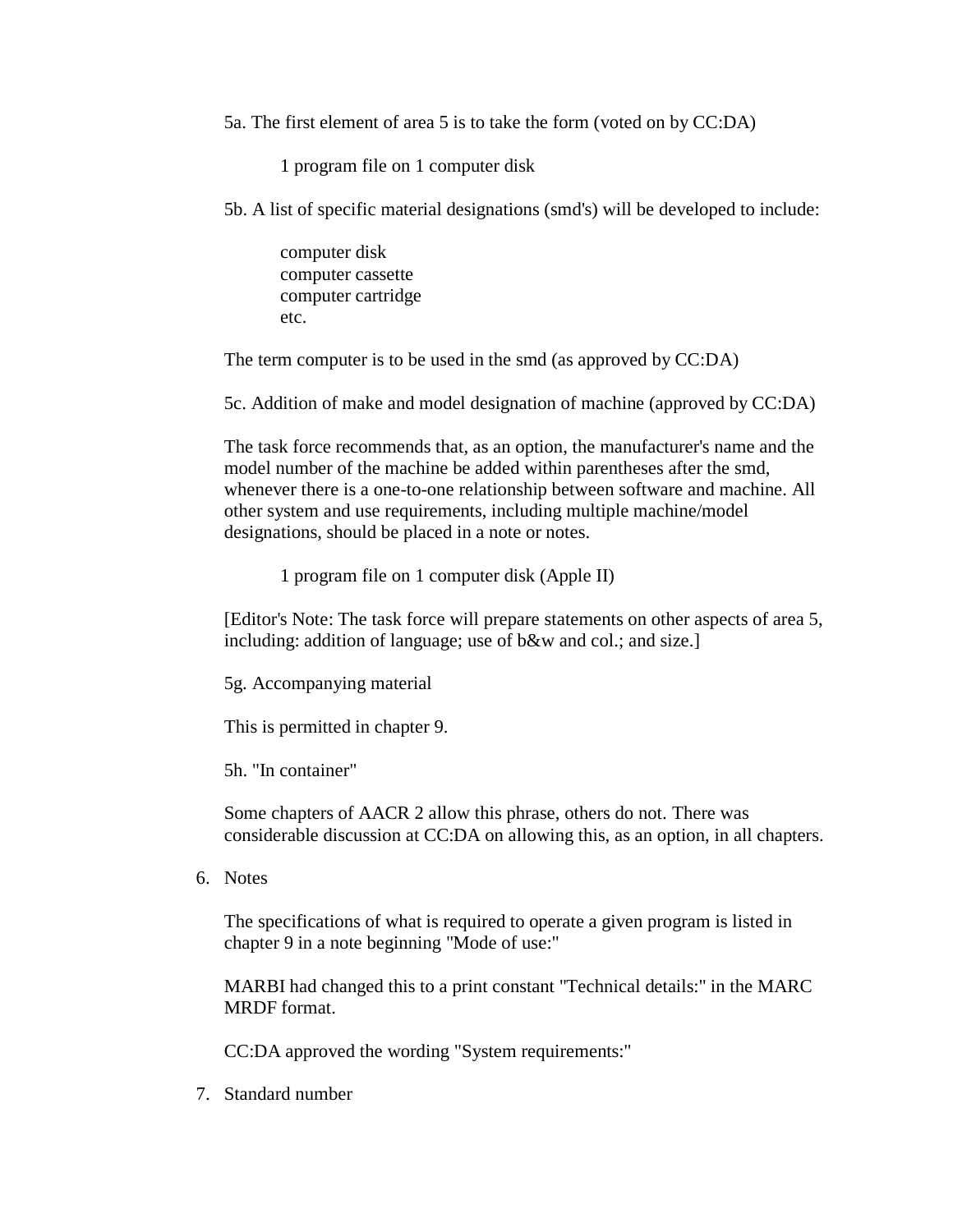Several numbering systems are being developed; until one is officially adopted as the computer software standard number, none should be used as such.

Any numbers appearing on an item may be recorded in a note.

8. Access points

The proposal to make an added entry for the make and model number of the machine was rejected by CC:DA.

This type of access, CC:DA says, will have to be done through subject headings of the form

IBM Personal computer--Computer programs--Specimens.

9. Definitions

A glossary to accompany the task force report will be developed.

# **PERMISSION TO COPY**

Feel free to copy and disseminate anything printed herein as long as the source is acknowledged. **REMEMBER:** Some information dates quickly. Watch later issues for updates. Assure receipt of later issues by keeping your membership current.

#### **================================================ TIME TO RENEW TIME TO RENEW TIME TO RENEW**

**================================================**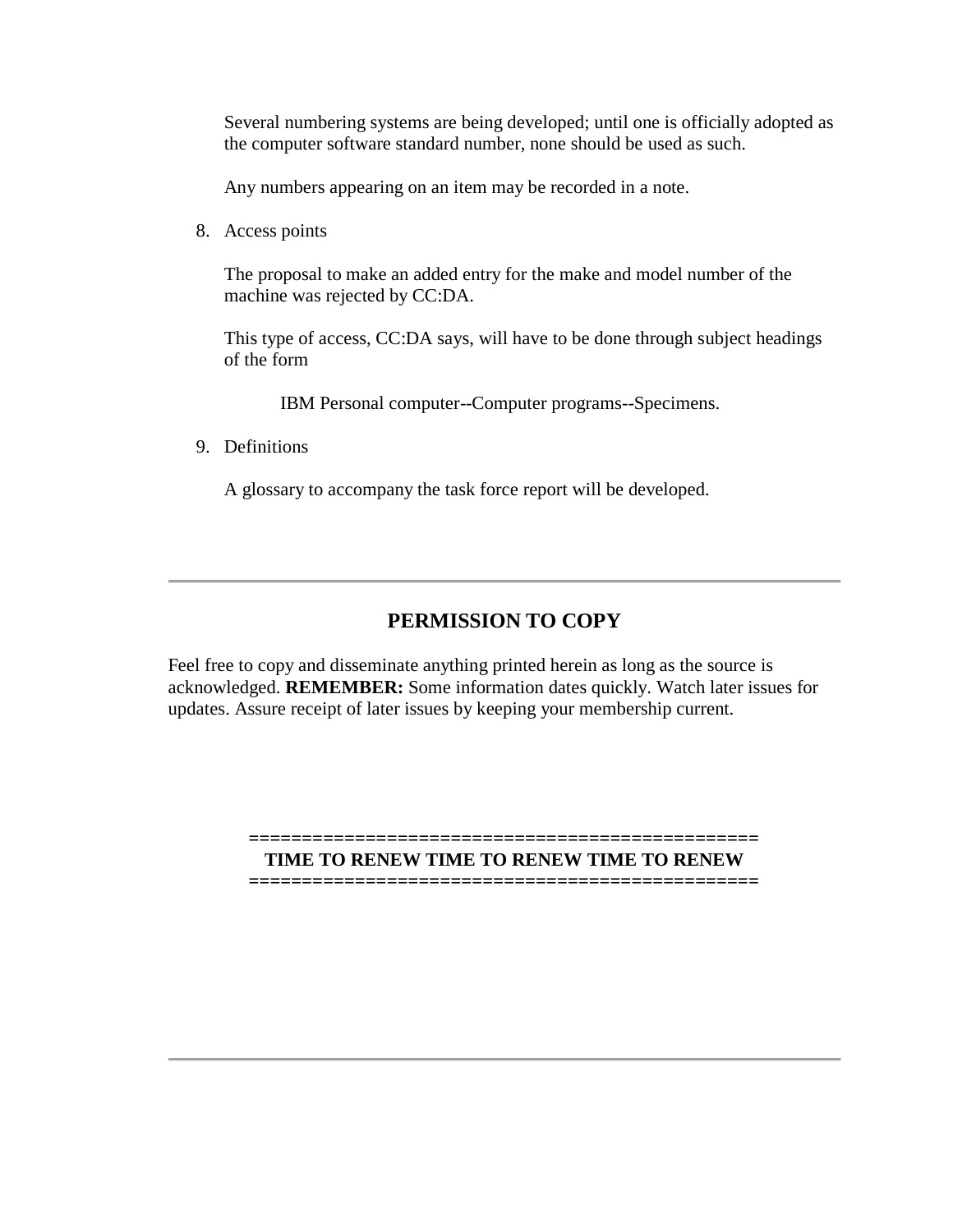# **CLINIC ON AV EDITIONS HELD DURING ALA V. Urbanski**

The RTSD AV Committee sponsored a clinic on identifying and handling editions of nonprint material. Dick Thaxter of LC and Glenn Patton of OCLC were featured speakers. Below is a summary of the points presented.

#### **Dick Thaxter (LC):**

LC's policy is to not give an edition statement unless one appears on the item. Something is not an edition unless it has been edited. A film doesn't have an "imprint" in the same sense that a monograph does. Area 4 can be as volatile as the film industry itself, since quite often the body given in area 4 is the distributor not the publisher. LC doesn't update or change records because a distributor changes. For foreign films with a foreign distributor LC will create a second record for that film with its U.S. distributor LC also creates two records for items having the same intellectual content when a different GMD would be used for each format. For instance, a videorecording, motion picture, and filmstrip having the same intellectual content would each get its own catalog record. Whereas a videorecording issued in several formats would have one "generic" catalog record to represent the content. The users of the cataloging then complete the collation using their item specific information. Special materials such as iconographic films are also governed by the general rule of "different GMD gets its own cataloging". (Iconographic films are filmstrips produced in a motion picture format.) Double frame filmstrips are most frequently cut apart and made into slide set by U.S. purchasers. Nonetheless LC would catalog it in its issued form as a filmstrip.

#### **Glenn Patton (OCLC):**

Glenn announced that a document on when to input a new record is currently being distributed by OCLC. It is being published as an appendix to OCLC's *Bibliographic Input Standards.* In general, a new record should be input for each different format of an item, or, whenever the material has been edited from an original form, or, whenever there is a change in the title, publisher, distributor or a difference in dates. For OCLC participants, when only the distributor changes, the agency may want to edit an on-line record for the same item and not input a new record. Agencies have the option to do either. When the form of an item is changed locally (for instance, cutting a filmstrip up for slides) the item should be cataloged on-line using a record which represents its physical form when it was issued by the publisher. That record can then be edited to the local format. A new record should not be made to permanently represent what is essentially a local "binding" practice.

On-line records must fulfill several functions: interlibrary loan, acquisition, cataloging, etc. Local archive tapes support one or more of these functions. For this reason, not putting in a separate record for each format version of an item could be misleading both to those outside your library (interlibrary loan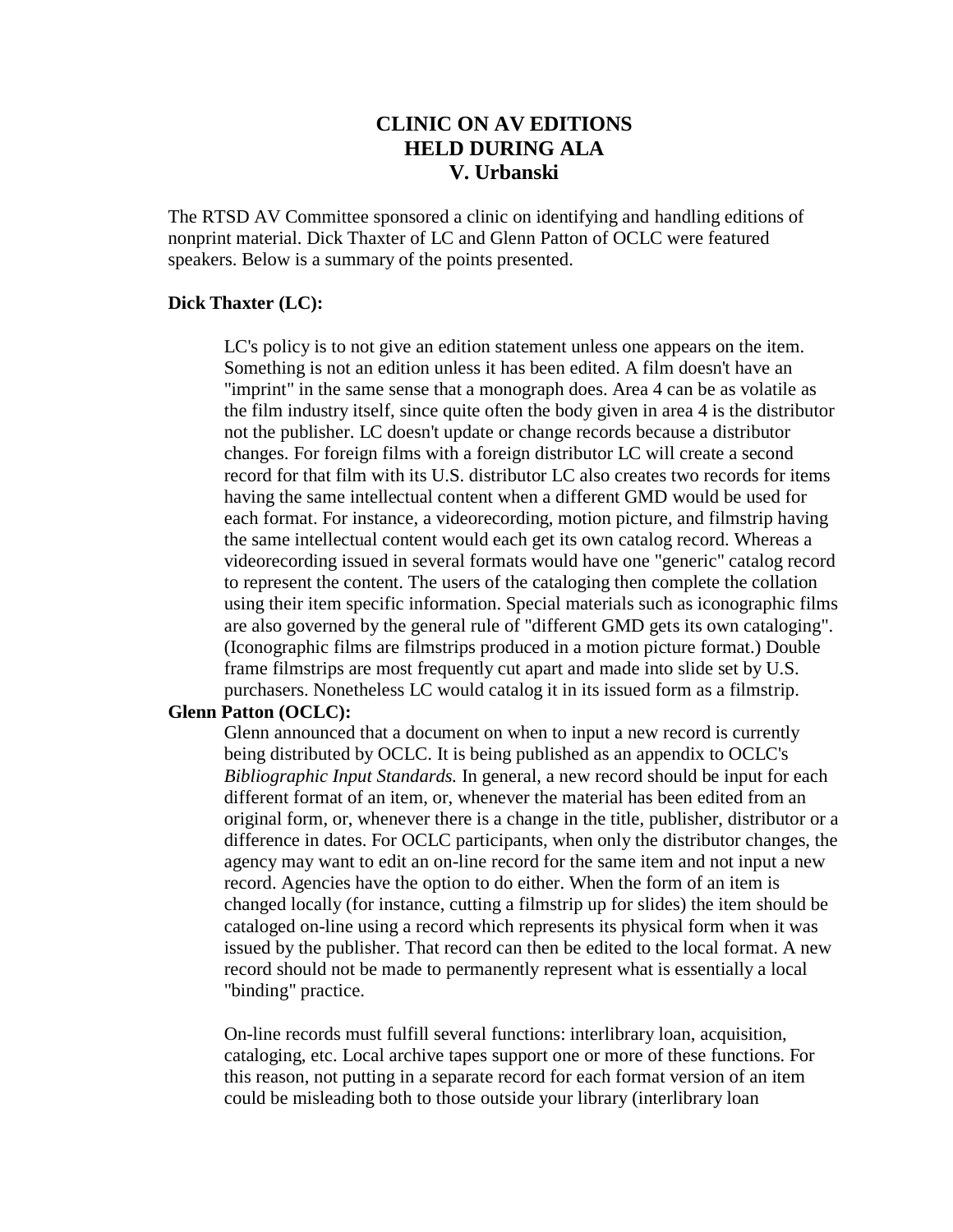borrowers) and to those inside (circulation, on-line catalogs, acquisitions). When processing archive tapes, vendors usually recognize the most recently used record as the one to be retained. If an agency has produced cataloging for several different formats using one record, it may cost them quite a bit to have a vendor sort out different uses made of the same record. Likewise, using one record for copy information when formats differ can adversely affect using archive tapes as a basis for a circulation system. (That is, you'd want to circulate a video recording and a motion picture as separate, identifiable items, but if one has been bibliographically "hung" on the other's record as a copy 2, the copy 2 would need an individual circulation record generated.) The one exception to this policy is the "generic" records Dick Thaxter discussed earlier. When these are made available on-line from LC Marc tapes, OCLC wants participants to edit them for production of the particular format being cataloged. Generic records typically say I videorecording rather than I videocassette or I videoreel in the extent of item and they **do** not specify a size, i.e., 1/2 inch, 3/4 inch. In addition, the 500 note on the formats available usually begins with "Issued **as**" rather than "Issued **also as**". If no generic LC record exists, participants can enter records as needed to accommodate varying formats. [**\*\*\*Please note: OCLC's Policy on LC's generic records has changed since this ALA meeting.** See an article on this change on page 21 of this *Newsletter* issue.--VU \*\*\*]

At the end of the program Nancy Olson announced that tentative dates and cities have been established for the RTSD institutes on cataloging nonprint material. Each set of programs will present nine different workshops with participants able to select six of the nine to attend during a three day period. Scheduled times now are: San Diego, February 24-26, 1984; Seattle, September 1984; Washington, DC, October 1984; Chicago, Spring 1985; Boston, Fall 1985. Forthcoming issues of the *Newsletter* will publish details as they become available.

### **"PUBLICATION" DEFINED V. Urbanski**

In a recent letter to me LC's Dick Thaxter explained what constitutes publication. I am passing Dick's information along in the hope that it will be useful to others.

"...broadcasting does not constitute publication either in a legal sense or from the standpoint of cataloging theory. The statutory definition of publication from the copyright law (title 17, United States Code, section 101) is as follows:

"Publication" is the distribution of copies or phonorecords of a work to the public by sale or other transfer of ownership, or by rental, lease, or lending. The offering to distribute copies or phonorecords to a group of persons for purposes of further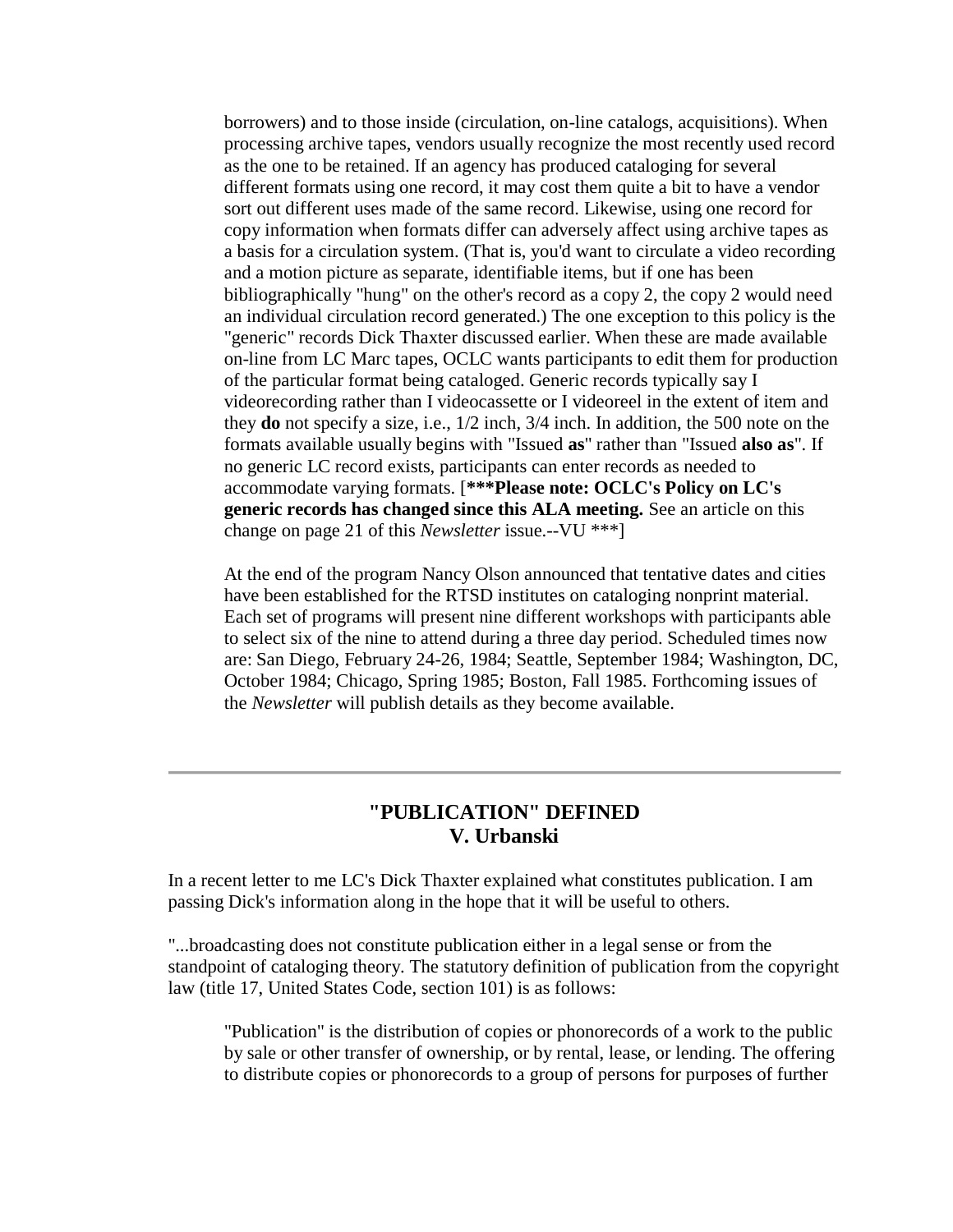distribution, public performance, or public display, constitutes publication. A public performance or display of a work does not of itself constitute publication."

# **OCLC CHANGES POLICY ON LC's GENERIC CATALOGING FOR VIDEORECORDINGS V. Urbanski**

OCLC's policy on inputting records on-line for videorecordings which LC has cataloged using a "generic" pattern, has undergone some changes. The change is in part a result of the discussions which took place during the RTSD AV Clinic on Editions held during ALA. [See article this edition, "Clinic on AV Editions Held During ALA"]. Glenn writes:

There has ... been a change in OCLC policy in the time since ALA. As I think I indicated at the meeting, I have been uncomfortable about the exception we had made for LC generic record for videorecordings. Since ALA, I have gotten my colleagues to agree to our allowing users to create new records to represent each of the physical formats of a videorecording for which there is an LC generic record... I have included a copy of the statement...

### **LC CATALOGING FOR VIDEORECORDINGS**

If a producer or distributor makes a videorecording available in more than one physical format, Library of Congress audiovisual catalogers usually create a single bibliographic record with a "generic" physical description and a note describing the available formats. If all are cassettes, a sample physical description and note might be:

> **300 1 videocassette (30 min.) : \$b sd., col. 500 Issued as U-matic 3/4 in. or Beta 112 in. or VHS 1/2 in.**

If other video formats are involved, the physical description is even more "generic":

 **300 1 videorecording (15 min.) : \$b sd., col. 500 Issued as cassette (U-matic 3/4 in. or Beta 112 in. or VHS 112 in.) or reel (Quadruplex 2 in.)**

In the past, OCLC policy has been that users who wish to catalog a videorecording described in one of these records must use the "generic" record and edit it to reflect the format which they own. Since the LC record, in effect, describes all available formats, any new record would be a duplicate. That policy has unfortunately created a situation where records must be extensively edited for all uses including Acquisitions and it is impossible to tell which institution owns which format.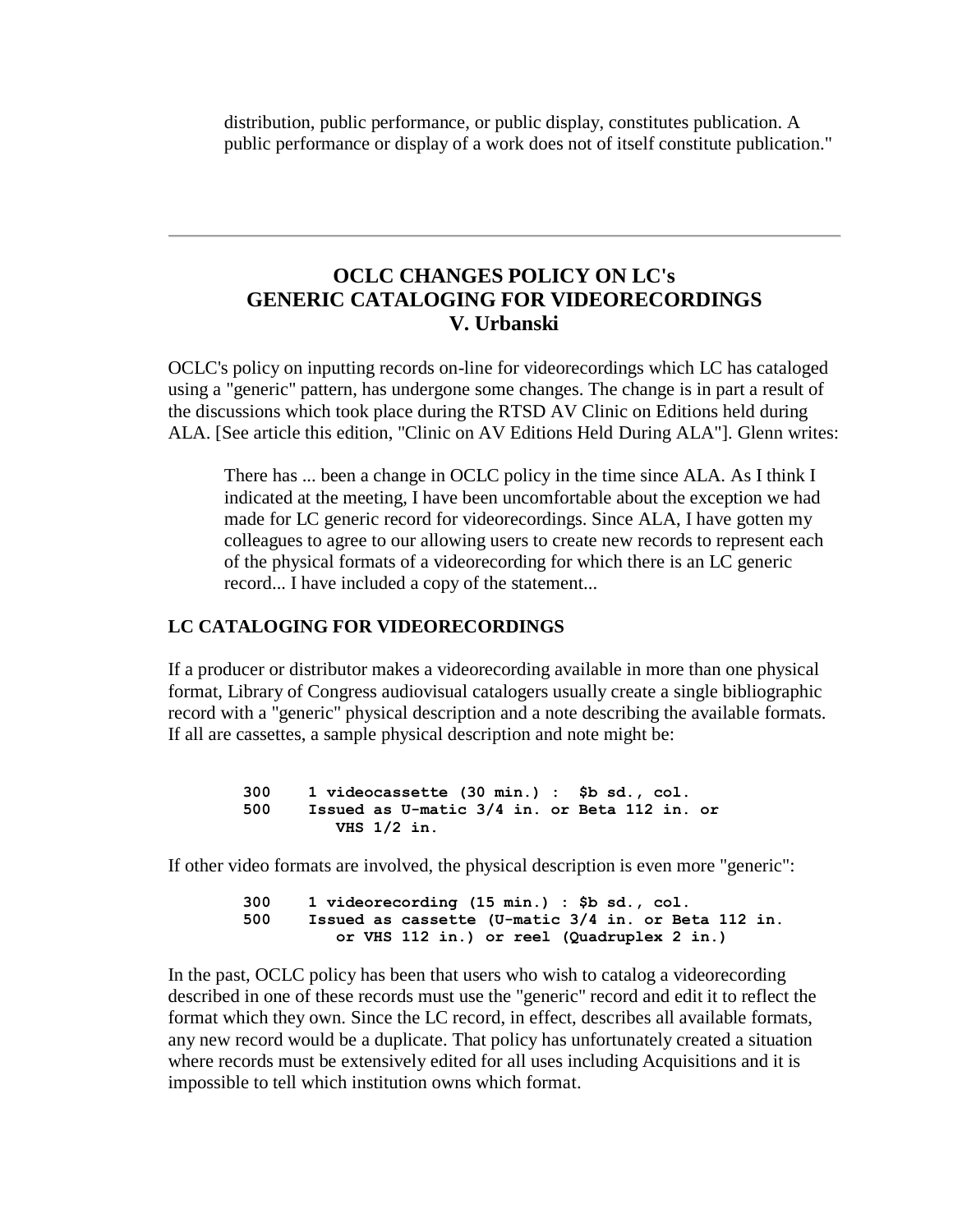In light of these considerations, OCLC staff have agreed that a change in policy is needed. Under the new policy, OCLC users may create new records for each of the physical formats of a videorecording for which there is an LC "generic" record. These records will not be considered duplicates.

-- 21 July 1983

### **AUTHOR COMMENTS ON BOOK REVIEW June 2, 1983**

#### LETTER TO THE EDITOR:

Providing reviews of materials published to aid audiovisual catalogers is a worthwhile activity for OLAC, and I thank the editor for the complimentary review of my book *Nonprint Cataloging for Multimedia Collections: A Guide Based on AACR 2.* Littleton, Colo: Libraries Unlimited, 1982. ( OLAC June, 1983, p. 19). I must disagree with the content of one paragraph of the review which begins "Rogers has misinterpreted AACR 2 in such a way that kits are handled as Chapter 10 materials." Actually, I devote several pages to the discussion of the rules for kits first under the definition of "kit" on p. 45-46 where it is clearly stated, "It should be noted that the rules for the initial description of kits appear in Chapter 1, General Rules for Description under 1.10...." Again on P. 55-56 under the discussion of 1.10, I state "These rules which apply to multimedia kits are of prime interest to nonprint catalogers." Following this is a discussion of the rules in Chapter 1 to catalog kits. Probably the reviewers misunderstanding of my interpretation of the way in which AACR 2 tells us to catalog kits is a result of either not reading these parts (both sections are cited in the index under "kits", however) or assuming that because certain examples following the rules for Chapter 10 use the GMD "kit", I am implying that kits should be cataloged only according to 10. That is not the case. The examples in question are in fact kits and also contain three dimensional items, the reason they are included here.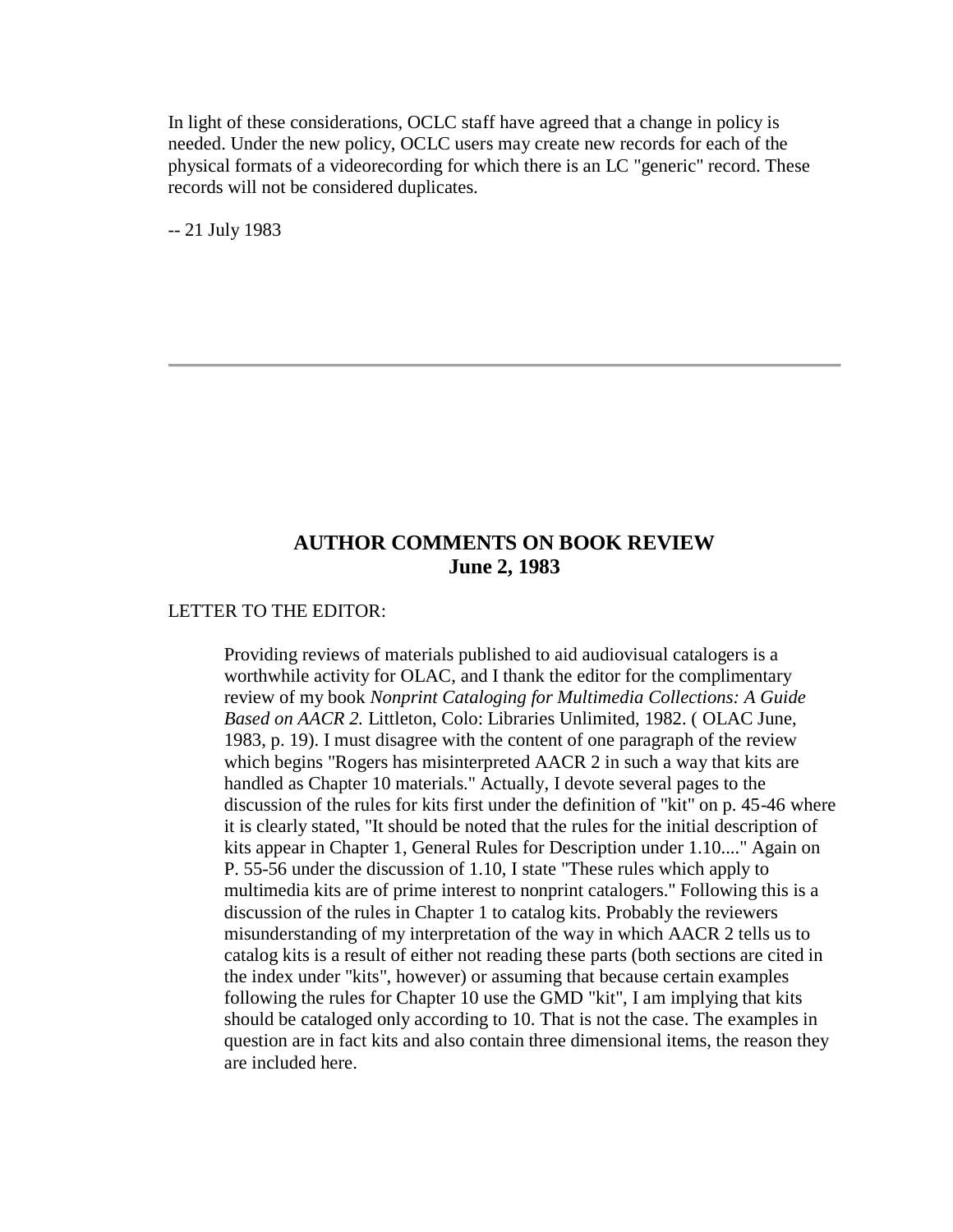The fact that the reviewer, an experienced AV cataloger, made this error points out that the placement of these examples must be misleading, which is unfortunate. It also suggests that in future editions, kits should be discussed and examples given in a separate section. The reason that this was not done is that my text follows exactly the structure of AACR 2 itself which does not give rules for kits in a separate chapter but in Chapter 1. As no examples were given for any of the rules in Chapter 1, the general rules, no examples of kits were included under my discussion of the rules in 1.10. Of this omission, I am guilty. Of misinterpretation, I am not.

Dr. JoAnn V. Rogers Associate Professor College of Library & Information Science University of Kentucky Lexington, KY 40506

#### REVIEWER'S RESPONSE:

The author's attention is directed to the following pages: 146 (3rd example), 152 (1st example), 153 (1st example). These examples of physical descriptions for kits use a format not authorized by AACR 2 for kits. (Ex: 1 modeling kit (ca. 1000 popit beads, 50 hydrogen bonds, 4 pairs centromeres, 3 DNA rods, 5 amino acid units) : col.  $+1$  teacher's guide). The example cited on page 153 is prefaced by a bold face heading "Physical description for above item using 10.5B2". The sample begins " 1 kit ... " In both of these examples the GMD is [kit].

The reviewer would consider it highly unethical to review a book which she had not thoroughly read. To do so would betray the trust of the author and those who rely on the review for unbiased guidance.

--V. Urbanski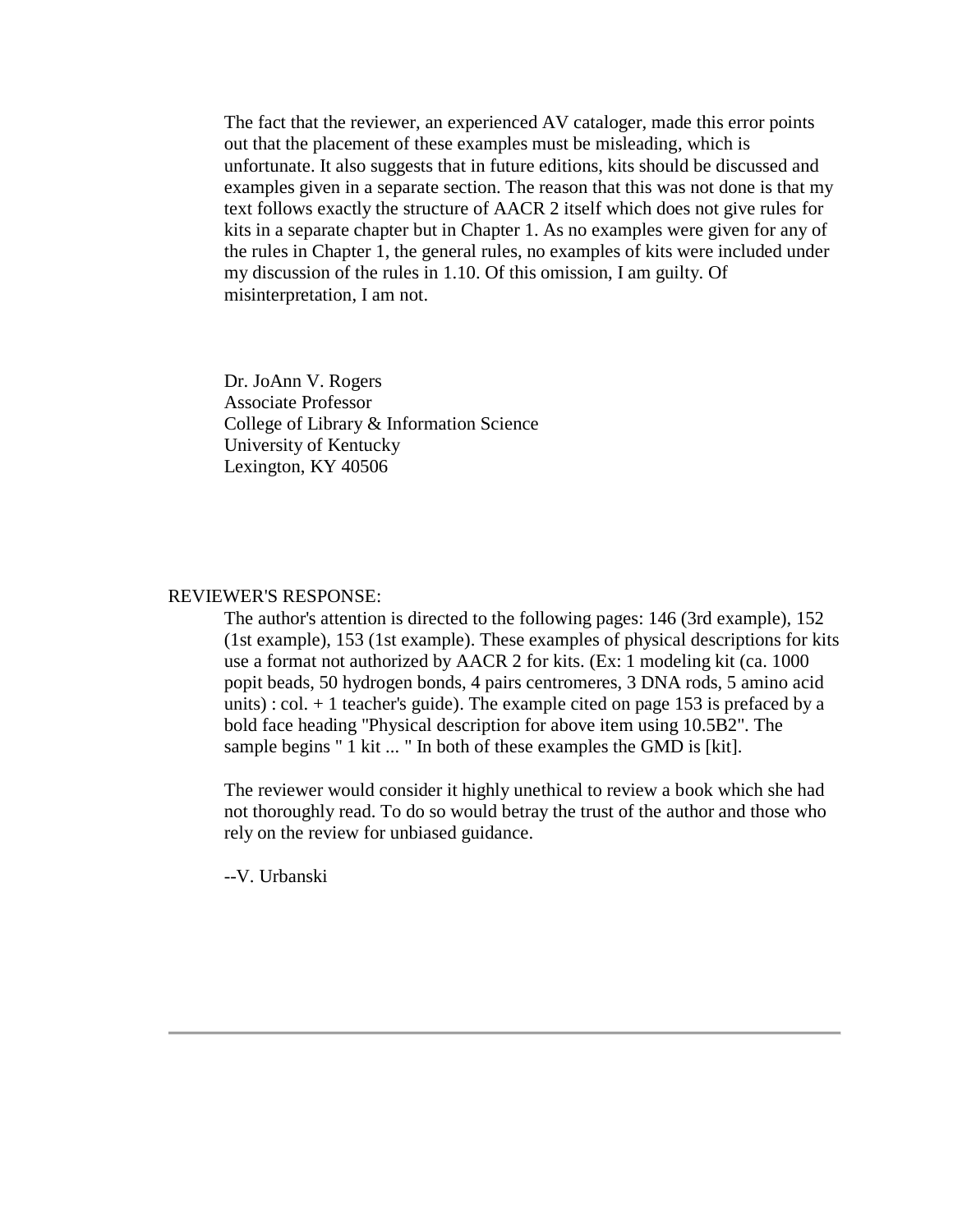# **ONLINE UNION CATALOG STATISTICS FROM OCLC FOR THE AUDIOVISUAL FORMAT 1983 June 17**

|                        |                                             | Number of |
|------------------------|---------------------------------------------|-----------|
| Percentage of<br>Total | Type of Material                            | Records   |
|                        | Principal Audiovisual Media (Type "9")      |           |
| 26.01%                 | Filmstrip ("f")                             | 60,174    |
|                        | Motion picture ("m")                        | 69,309    |
| 29.96%                 | $Slide$ ("s")                               | 31,298    |
| $13.53\%$              | Transparency ("t")                          | 4,254     |
| 1.84%                  | Videorecording ("v")                        | 42,133    |
| 18.21%                 | Other ("z")                                 | 3,596     |
| 1.55%                  | Unknown ("u")                               | 1,165     |
| 0.50%                  |                                             |           |
| 91.60%                 | Subtotal                                    | 211,929   |
|                        | Special Instructional Material (Type '.n.') |           |
| 0.01%                  | Diorama ("d")                               | 23        |
|                        | Game ("g")                                  | 2,820     |
| 1.22%                  | Chart $("n")$                               | 1,313     |
| 0.57%                  | Flash card ("o")                            | 470       |
| 0.20%                  | Microscope slide ("p")                      | 33        |
| $0.01\%$               | Model ("q")                                 | 733       |
| 0.32%                  | $Relia$ $("r")$                             | 2,422     |
| $1.05\%$               | Other ("z")                                 | 3,345     |
| 1.45%                  | Unknown ("u")                               | 1,691     |
| 0.73%                  |                                             |           |
| 5.56%                  | Subtotal                                    | 12,850    |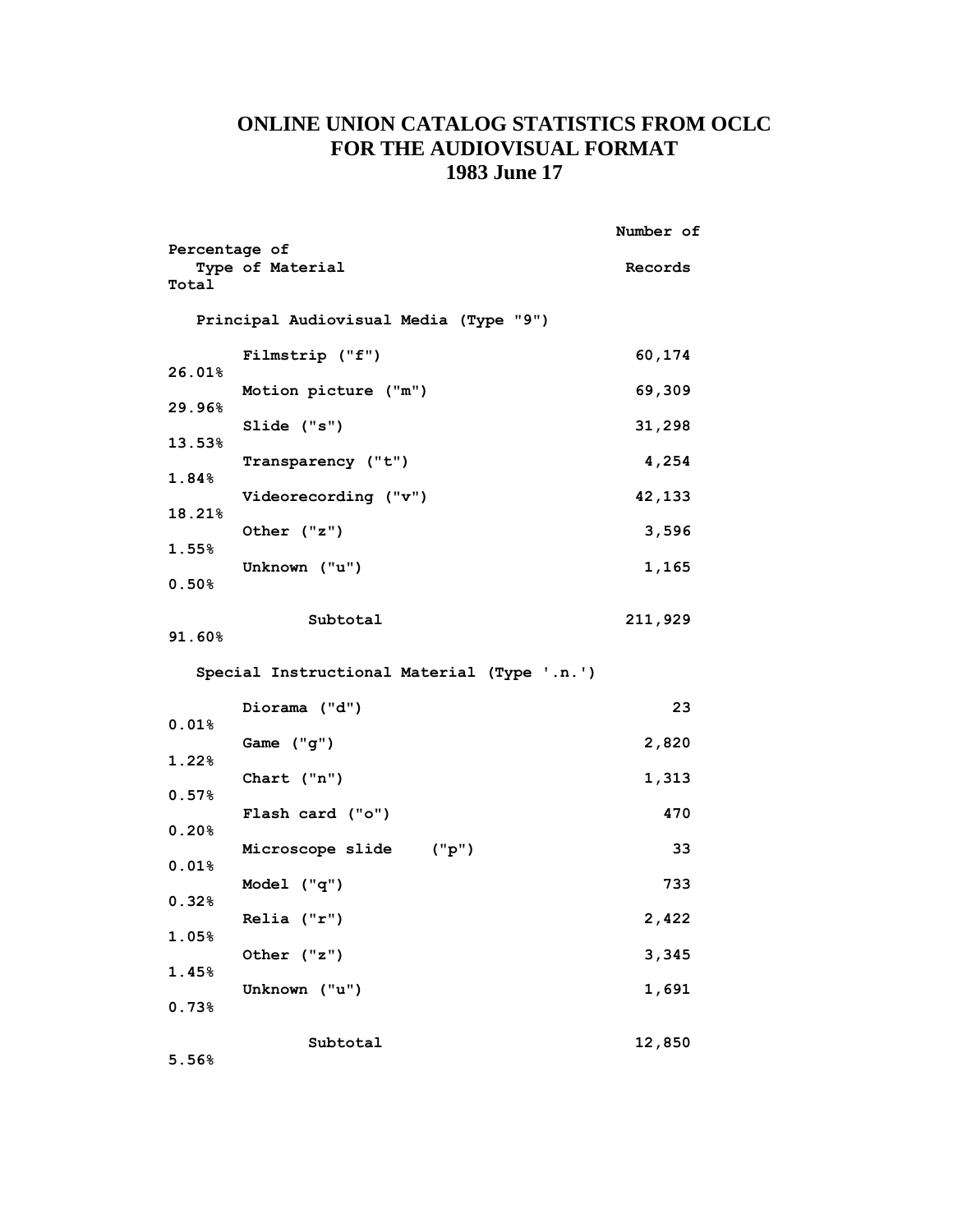```
 Kit (Type "o", Type of material "b") 6,587 
2.85%
   GRAND TOTAL 231,366 
100.01%*
   *Total is greater than 100% because of rounding off.
```
### **MEDICAL AV USERS URGE CONSISTENCY Tamara Joy Szarka**

The National Library of Medicine (NLM) has been operating a Cataloging-in-Production (CIP) program for audio visuals (similar to the one the Library of Congress uses for book publishers) since 1977. The program has not been widely adopted. We who work in health sciences libraries are hoping this will change.

I have written a letter which will be used by purchasers of medical audiovisual materials to send to Producers when problems with the item occur. These problems may range from lack of information necessary for cataloging to improper packaging. The objectives for sending the letter are: to obtain the information needed to process the purchased item; to encourage producers to be complete and consistent when providing information; to urge them to begin using the National Library of Medicine's CIP program. Both the Health Sciences Communication Association (HESCA) and the Health Sciences On-Line Library Center Users'Group (HSOCLCUG) support this project.

Alice Jacobs, NLM's AVLINE coordinator, will work with me in sending a follow-up letter to these producers along with information which explains and demonstrates the CIP program. Those of us concerned with cataloging and processing medical audiovisual items anticipate an increase in the number of producers using the program. For further information and/or comments, my address is: **Tamara Joy Szarka, The University of Texas Health Science Center at Dallas-Library, 5323 Harry Hines Blvd. Dallas, Texas 75235 (214) 688-3906.**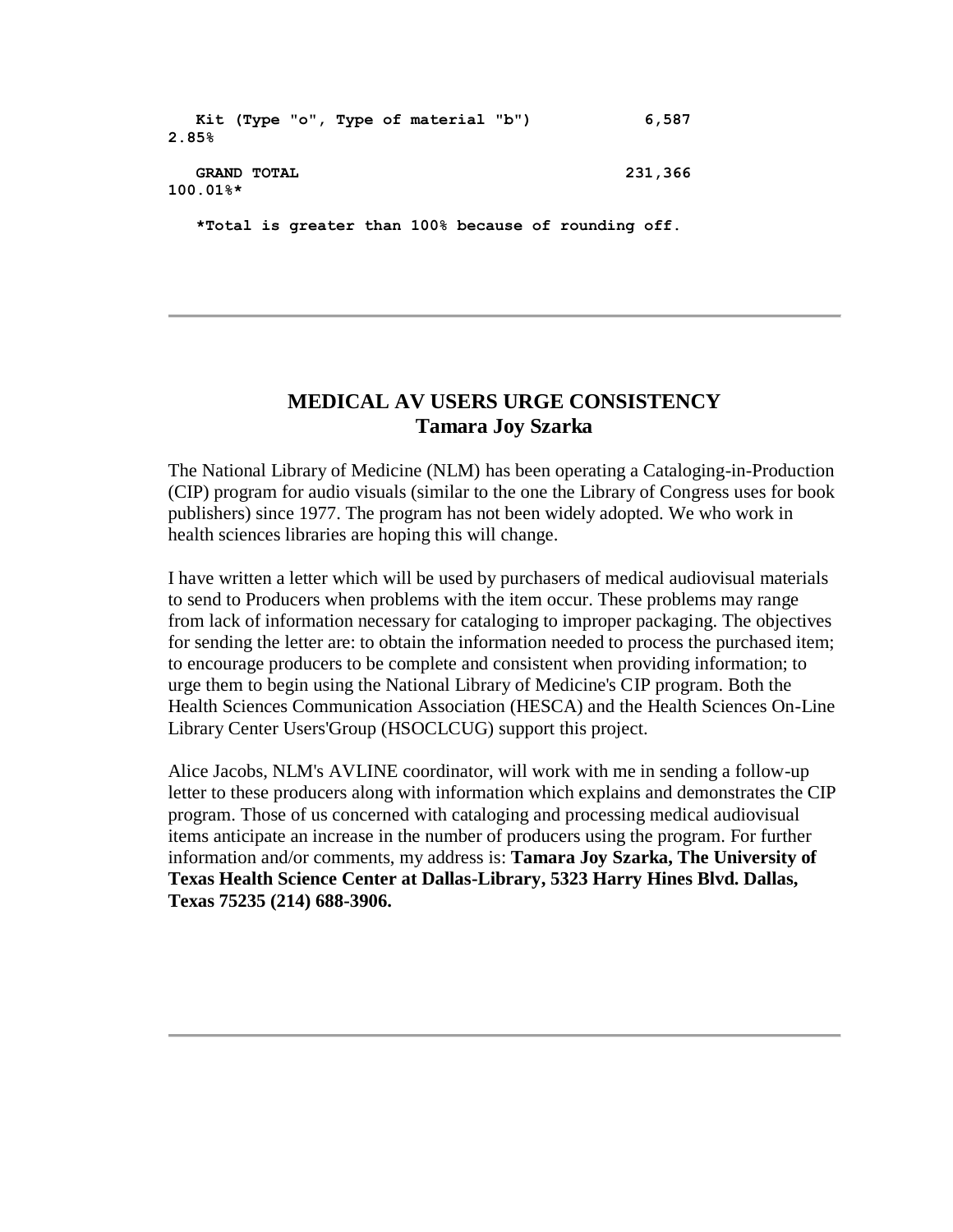#### **MEET YOUR OFFICERS**

| <b>CHAIR</b>                 | <b>TREASURER</b>       |
|------------------------------|------------------------|
| Laurel Jizba                 | Catherine Leonardi     |
| Cataloging Department        | 3604 Suffolk           |
| Indiana University Libraries | Durham, North Carolina |
| 27707                        |                        |
| Bloomington, Indiana 47405   |                        |
| VICE-CHAIR/CHAIR-ELECT       | <b>SECRETARY</b>       |
| Sheila S. Intner             | Katha Massey           |
| School of Lib. Service       | Catalog Department     |
| Columbia University          | Univ. of Georgia       |
| Libraries                    |                        |
| New York, New York 10027     | Athens, Georgia        |
| 30602                        |                        |
| <b>PAST CHAIR</b>            | NEWSLETTER EDITOR      |
| Nancy Olson                  | Verna Urbanski         |
| Memorial Library             | Thomas G. Carpenter    |
| Library                      |                        |
| Mankato State Univ.          | Univ. of North Florida |
| Mankato, Minnesota 56001     | P.O. Box 17605         |
|                              | Jacksonville, Florida  |
| 32245-7605                   |                        |

Please feel free to contact any of us for information of with your suggestions.

# **CATALOGING NONBOOK MATERIALS: PROBLEMS IN PRACTICE AND THEORY By Carolyn O. Frost**

### **A REVIEW**

Several features of this lengthy cataloging manual set it apart from similar works of recent vintage. First are its opening two chapters devoted to a detailed account of the historic background and theoretical framework in which current nonbook cataloging may be understood. Next is its treatment of two cataloging codes currently in use, AACR2 and Weihs' 1979 edition of *Nonbook Materials: The Organization of Integrated Collections*, as well as some additional explanations from a third popular system of cataloging media, the 1976 edition of Hicks and Tillin's *Standards for Cataloging Nonprint Materials*. This broad coverage, which includes attention to LC rule interpretations, too, makes *Cataloging Nonbook Materials (CNM)* a valuable teaching tool for student catalogers or for practicing catalogers who want to learn more than how to catalog the most recently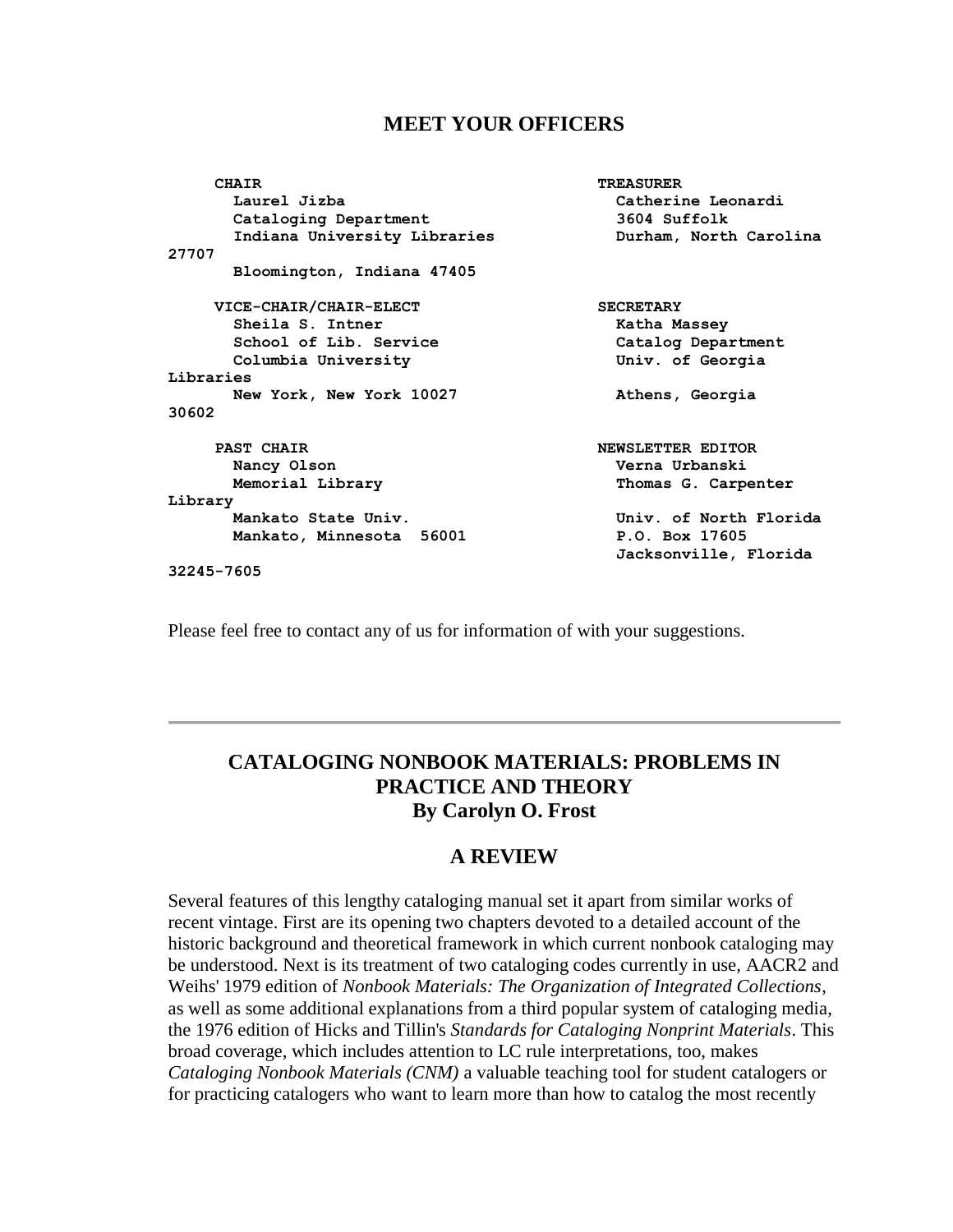acquired thingamajig. *CNM* is well-organized, written in lucid prose, and thorough in its discussion of media rules. Before offering any further comment, this reviewer wishes to emphasize its overall excellence.

No book is without some negative features, however, and *CNM* is no exception. First, it does not cover all nonbook media included in either code, since it excludes manuscripts, music, and machine-readable data files (AACR2's chapters 4, 5, and 9). While it is an author's prerogative to select what (s)he will cover, omissions inevitably detract from potential maximum value. Second, insofar as it is intended for practicing catalogers, its limited number of examples has little appeal for day-to-day consultation. For example, the chapter on sound recordings has only six examples -- three spoken word recordings, one of which is a serial; two popular and one classical music album. The selection is certainly good, but not exhaustive. There are no illustrations showing how the original data looked, although their texts are reproduced. Many problems occur when catalogers can't figure out, from placement or typography, what is "predominant" or "prominent". Also, it is unlikely any practicing cataloger would use both cataloging codes; therefore, the multiple code interpretations are extraneous, in part, to their needs. Finally, Frost's decision to omit any treatment of online cataloging, i.e., coding bibliographic data for machine entry, is unfortunate. Including either finished MARC-formatted worksheets for the examples in the book, or, at least, discussing the differences among the several nonbook MARC formats would have added considerably to *CNM*'s usefulness as both a teaching tool and practical aid.

Frost's easily-followed and easily-understood explanations of particular rule applications and discussion of the many difficult decisions catalogers must make are the book's best feature. These brief "Comment" paragraphs sprinkled throughout the pages of the manual are its real meat. They discuss such fine points as when to name a performer in the statement of responsibility for a film (see pages 177-178) or whether flash cards with musical notation on them should be cataloged according to the rules of Chapter 5 or 8 (see pages 228-229). Much more of the space in the 300-odd pages of rule explanations is given to fairly straightforward and repetitious references to individual rules, sometimes with actual quotes. For practitioners, once they learn that nonbook titles proper are transcribed "...as instructed in 1.1B," they do not need to have it repeated for every item cataloged. In teaching, however, this repetition may have more importance as a reinforcement of the initial learning process.

*CNM* is a welcome addition to the growing literature on the subject. It provides a carefully-structured immersion into the cataloging of those nonbook forms covered. Its fine index enhances its usability. It has much to offer the neophyte be they library school students, or practicing catalogers suddenly thrust into the world of media. We can all learn from the eminently readable first two chapters which set the stage for the manual. Though it requires a hefty investment, *CNM* will undoubtedly repay its owner many times over.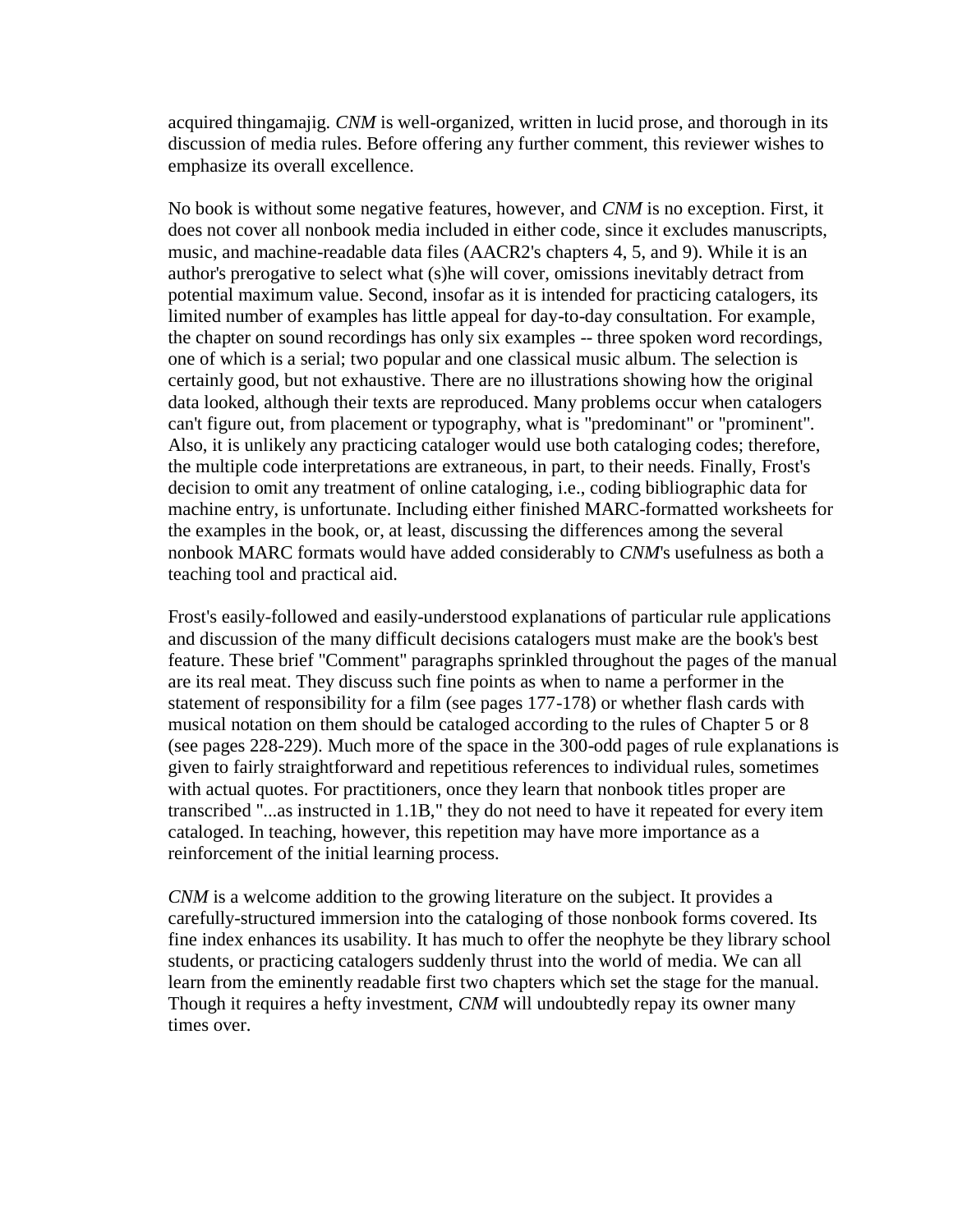*Cataloging Nonbook Materials: Problems in Practice and Theory* by Carolyn 0. Frost is available from Libraries Unlimited, Littleton, Colo., 1983. \$28.50 in the U.S., \$34.00 elsewhere. Index, bibliography, 390 pages.

Reviewed by: SHEILA INTNER, Assistant Professor School of Library Service, Columbia University

# **FROM THE TREASURER Catherine Leonardi**

| Account balance 4-1-83              | \$2,717.96 |
|-------------------------------------|------------|
| Income                              |            |
| New memberships                     | 262.00     |
| Renewal memberships                 | 972.40     |
| Back issues                         | 67.50      |
| Interest paid on account            | 38.76      |
| Total Income                        | \$1,340.66 |
| TOTAL                               | \$4,058.62 |
| <b>Expenses</b>                     |            |
| Newsletter vol. 3, no. 2            | 339.22     |
| ALA expenses (OLAC executive board) | 300.00     |
| Postage                             | 17.30      |
| Miscellaneous                       | 8.00       |
| Bank charges                        | 13.20      |
| <b>Total Expenses</b>               | \$677.72   |
| ACCOUNT BALANCE 7-11-83             | \$3,380.90 |